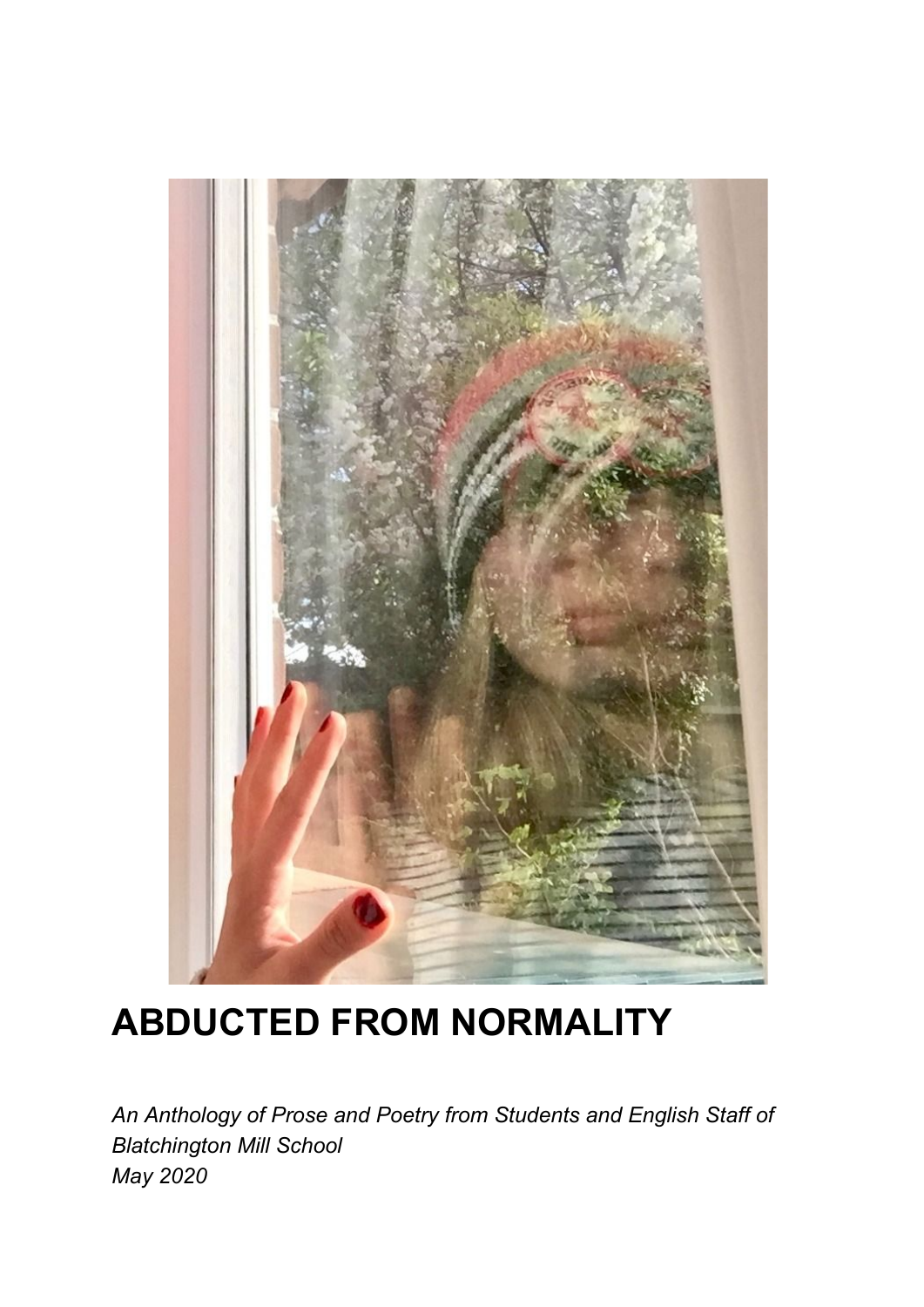Dear Year 11 Students,

The idea for this anthology came from conversations between the English staff on email and WhatsApp in the last week before the Easter holidays in 2020. We had set a task asking for creative responses to the lockdown, either through writing the opening of a short story, or a description of the view from the living room window. Some chose to write as a diary entry, or as a description of how the 'new normal' felt, before the phrase even existed. Very quickly, we were all talking about how well you had responded; then Ms Ewbank suggested the idea of a student/staff anthology.

So here it is. You will find poetry with surprising and ingenious extended metaphors to describe Covid -19, and with powerful rhyme and rhythm. You will come across writing with such diverse influences as Bob Dylan and The Streets. You will also discover detailed descriptions of the changes we were experiencing in mid April 2020, as well as the openings to several short stories I'd very much like to read more of.

Writing creatively in response to the lockdown has provided a space to voice the anxieties many of us felt at the time and are still feeling, and I hope that by ordering them on the page, it provides a degree of comfort and optimism for readers and writers alike. It is pleasing to see recognition of the role of NHS workers in several pieces, and the way the themes of nature, family and community are thoughtfully explored. I wonder how we will feel rereading this anthology in five, ten or twenty year's time.

Thank you very much indeed to all the contributors, and to the staff who sent them to me. The wonderful cover art is a piece by Viktoria Mihaly in Year 10.

I hope you enjoy reading it as much as I enjoyed putting it together.

Andy Breckenridge

May 2020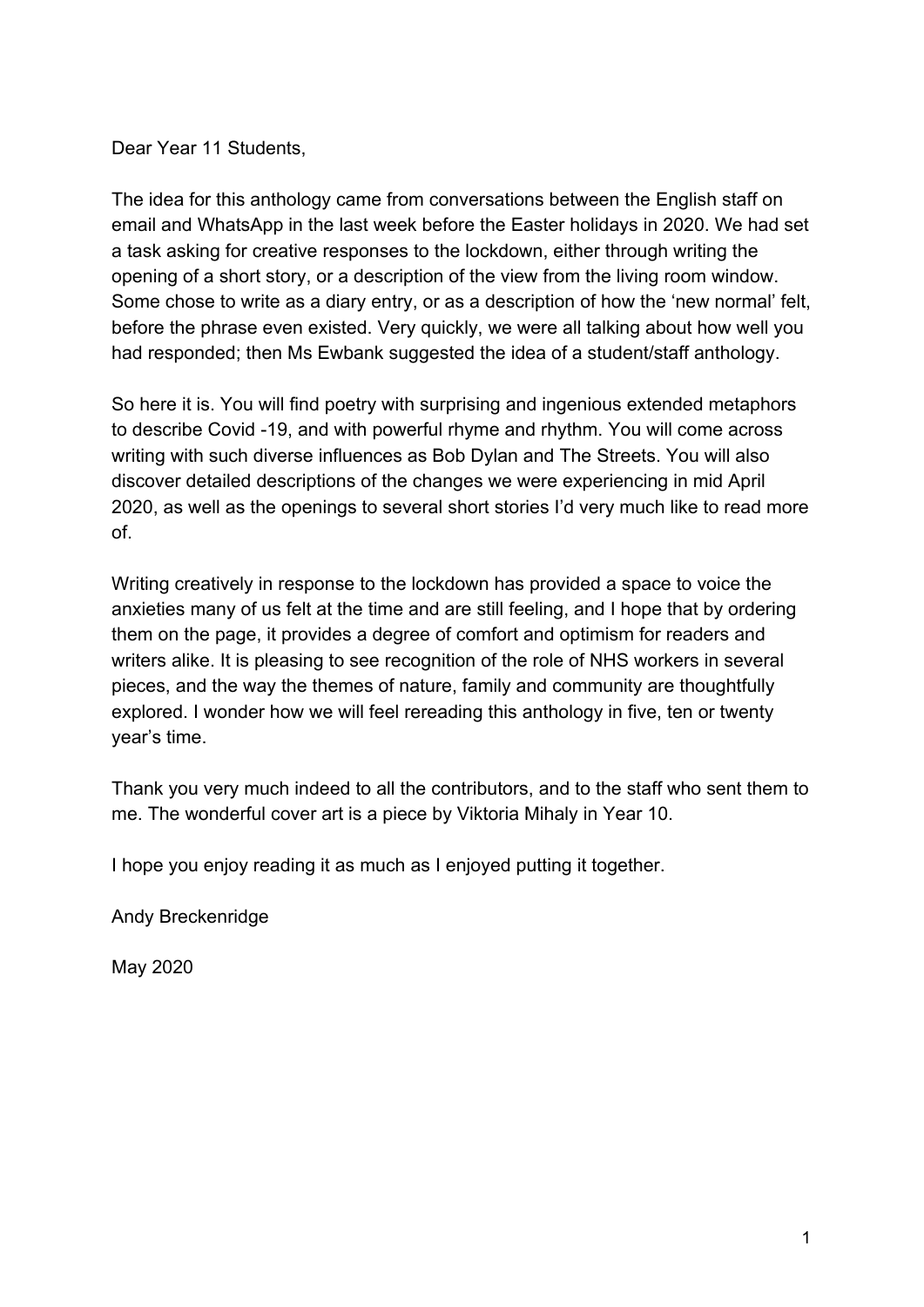# **CONTENTS**

| <b>THE FUTURE</b> by Leila Banjak                             | 3              |
|---------------------------------------------------------------|----------------|
| <b>DEAR DIARY</b> by George Bull                              | 5              |
| <b>CORONA</b> by anon.                                        | 6              |
| <b>UNTITLED</b> by Michael Peters                             | $\overline{7}$ |
| <b>ABDUCTED FROM REALITY by Daisy Huxley</b>                  | 9              |
| THE NEW NORMAL by Edie Evans                                  | 10             |
| <b>LIFE IN LOCKDOWN</b> by Freya Boo Parker                   | 11             |
| <b>ISLAND</b> by anon                                         | 12             |
| <b>QUARANTINE DAY 13 by Jack Barden</b>                       | 13             |
| THE FUTURE (SHORT STORY OPENING) by Joel Kusik                | 14             |
| <b>TAKING THINGS FOR GRANTED by Noah Vogel</b>                | 15             |
| <b>UNTITLED</b> by anon.                                      | 16             |
| <b>SHORT STORY OPENING</b> by anon.                           | 17             |
| <b>DEAR DIARY</b> by anon.                                    | 18             |
| <b>UNTITLED</b> by anon.                                      | 19             |
| <b>COVID-19 STAYING AT HOME by Yan Fan</b>                    | 20             |
| <b>SHORT STORY</b> by Kat Gilbert                             | 21             |
| <b>LUNAR ECLIPSE (OR TIME STANDS STILL) by Tabitha Heaton</b> | 26             |
| <b>ENGLISH CHALLENGE by anon.</b>                             | 27             |
| <b>SUSANNAH by Rudy Joy</b>                                   | 28             |
| <b>MARCH 2020</b> by Daisy Hook                               | 30             |
| <b>HOURGLASS</b> by Madeline Morrison-Price                   | 31             |
| <b>NIGHT DRIVE TO GLASGOW</b> by Andy Breckenridge            | 32             |
| <b>COVID 19: WORD BANK by Bee Mitchell Turner</b>             | 33             |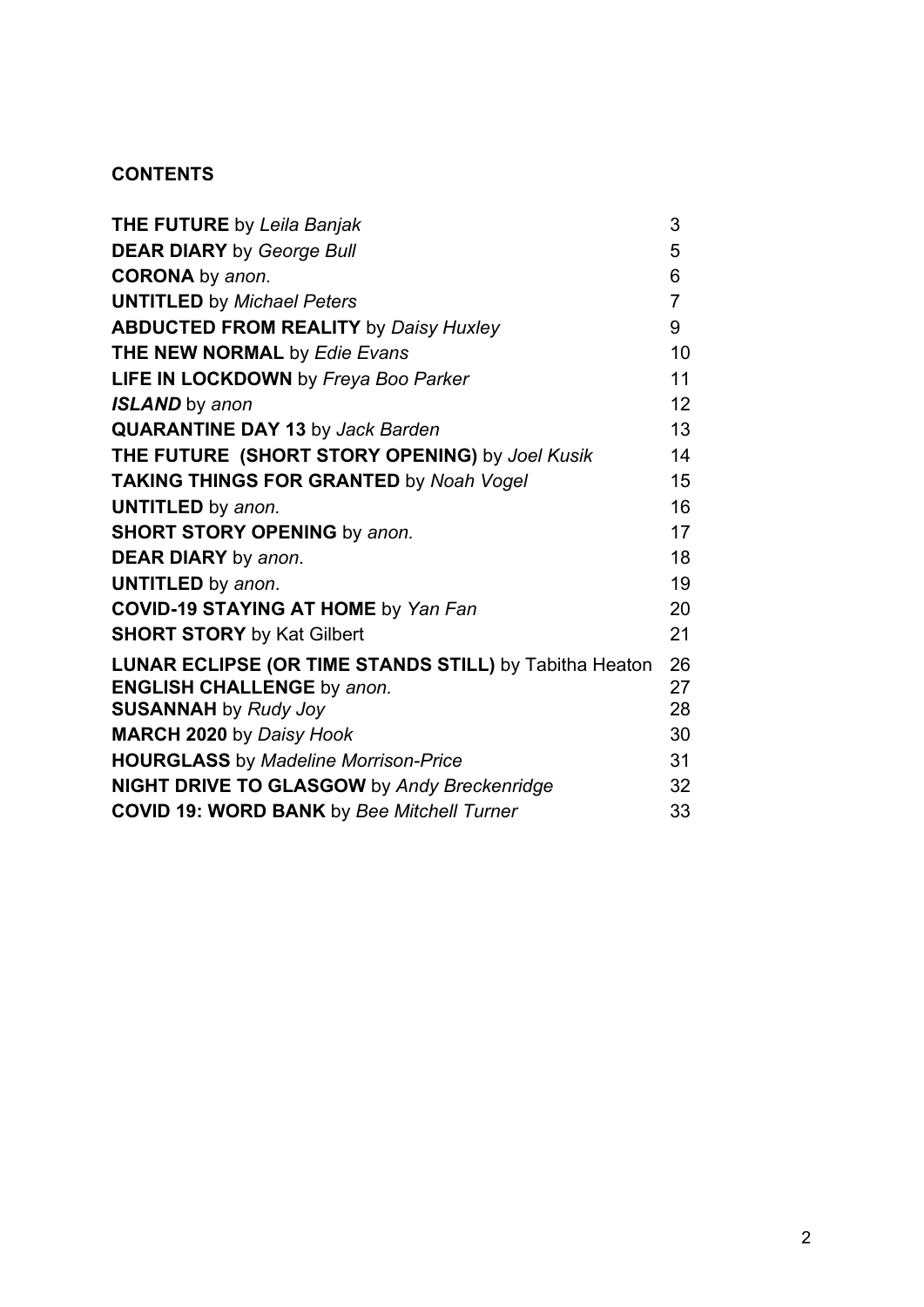# **THE FUTURE**

Everyone's life has dramatically changed over the last few weeks. With the coronavirus spreading, the UK has been put on lockdown and there have been strict rules. For example:

- No gatherings or meeting up with people
- Only leaving the house if you're shopping for essentials
- You can only go outside for exercise (once a day)
- Keeping a 2 metre distance from everyone

Many people had different reactions when the rules were first announced. Some were annoyed, some thought it was a good thing and others were upset that they couldn't see friends and family. It's also a horrible time as there are many deaths each day, so many families are suffering from all the losses. Many people would've had weddings which had to be cancelled or even done online through a call. Also, people are struggling since workplaces have been closed, along with restaurants, cafes and shops like Primark.

However, schools have been facing a hard time too. Schools, colleges and universities were shut for the safety of students and teachers. This has led to exams being cancelled and online work being set for students. Furthermore, year 11 students have had a tough time because GCSE's were cancelled and many didn't get a proper last day of secondary school and saying goodbye to friends and teachers. Prom has also been cancelled. In addition, A levels were cancelled too along with university exams . This has put pressure on students because for a long time, no one knew what was going to happen.

NHS staff have been struggling a lot too. There are many patients who have the virus and they get overwhelmed because there is no cure yet. However, many people have managed to recover which is great news but there are still a lot of people who need recovering. To show our appreciation for their work, the UK did a clap for the NHS at 8pm on Friday. It was a beautiful way for everyone to show their care and love for the people who are out there helping every day to save lives.

Even though there are many negative things about the whole situation, there have also been some positives. For example:

• Venice canals clear up and wildlife returns. There have been fish and swans and the water is clearer than ever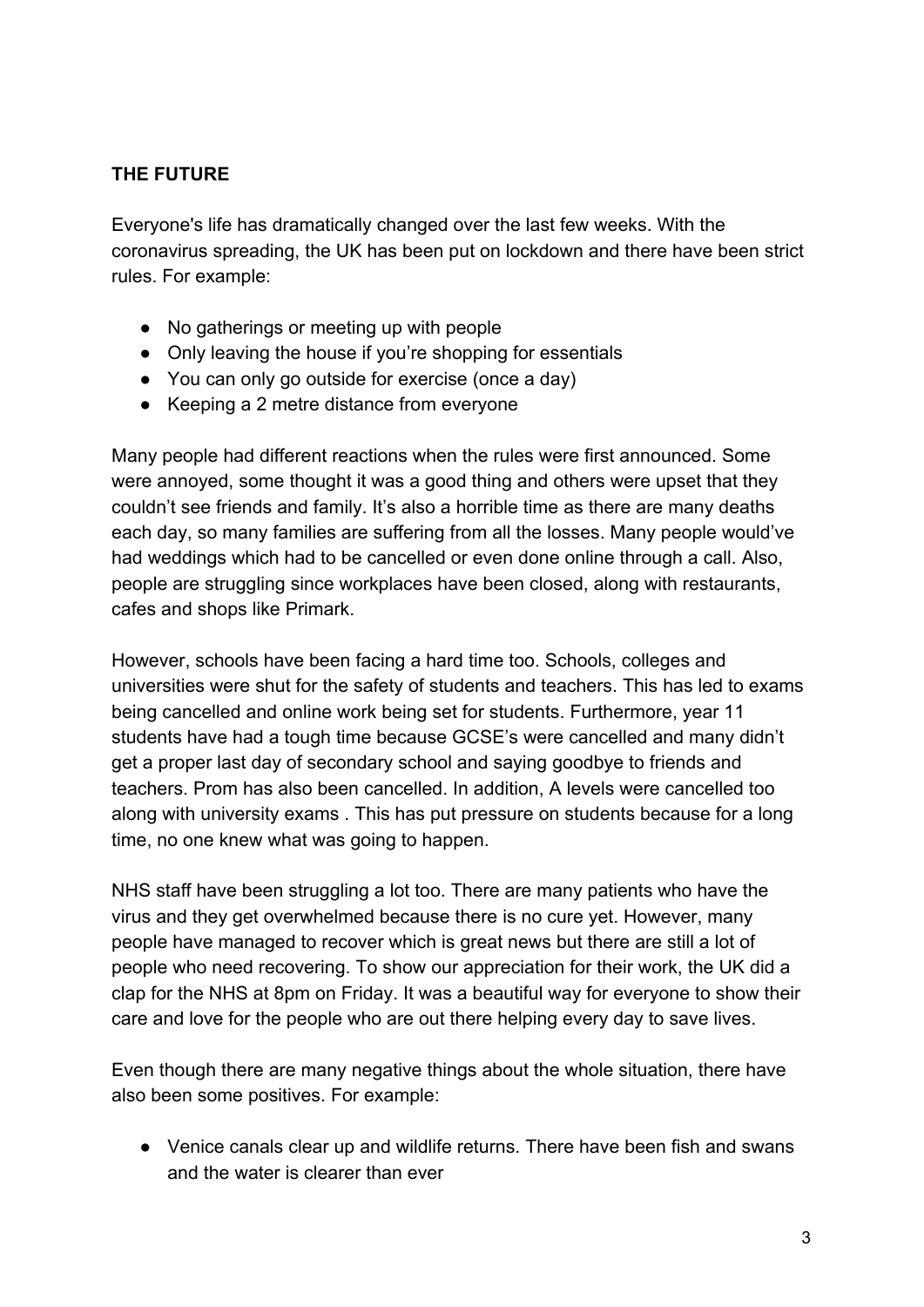- Dolphins appear in Italy's waterways
- China's sky clears and people were able to see the sky for the first time in forever

Now, all we can do is follow the rules and hope that it will all resolve soon.

*Leila Banjak*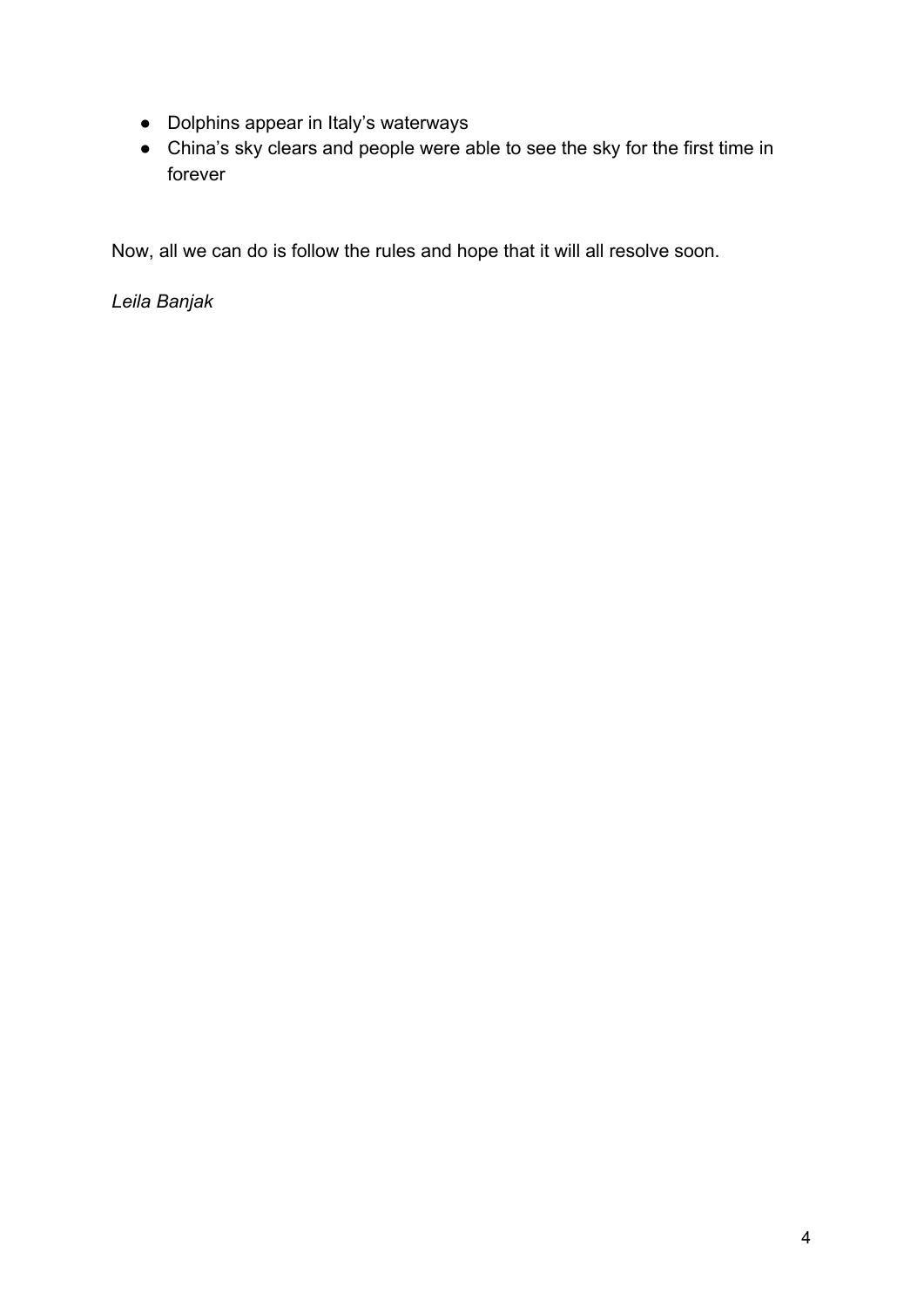# **DEAR DIARY**

Today is the 10th day of isolation. My current situation is very poor compared to last week. I no longer can go outside to meet my friends, I feel compressed and sad but every day I understand why we are doing this. To save lives.

But some positive things are that I can sleep in till 1pm and I can spend more time with my family. Also today, outside my window I can see people dancing and playing music on their balcony which is fun to watch.

I do feel worried for what's going to happen to the world and how the economy is going to come back from this - and if I will lose someone I care for.

*George Bull*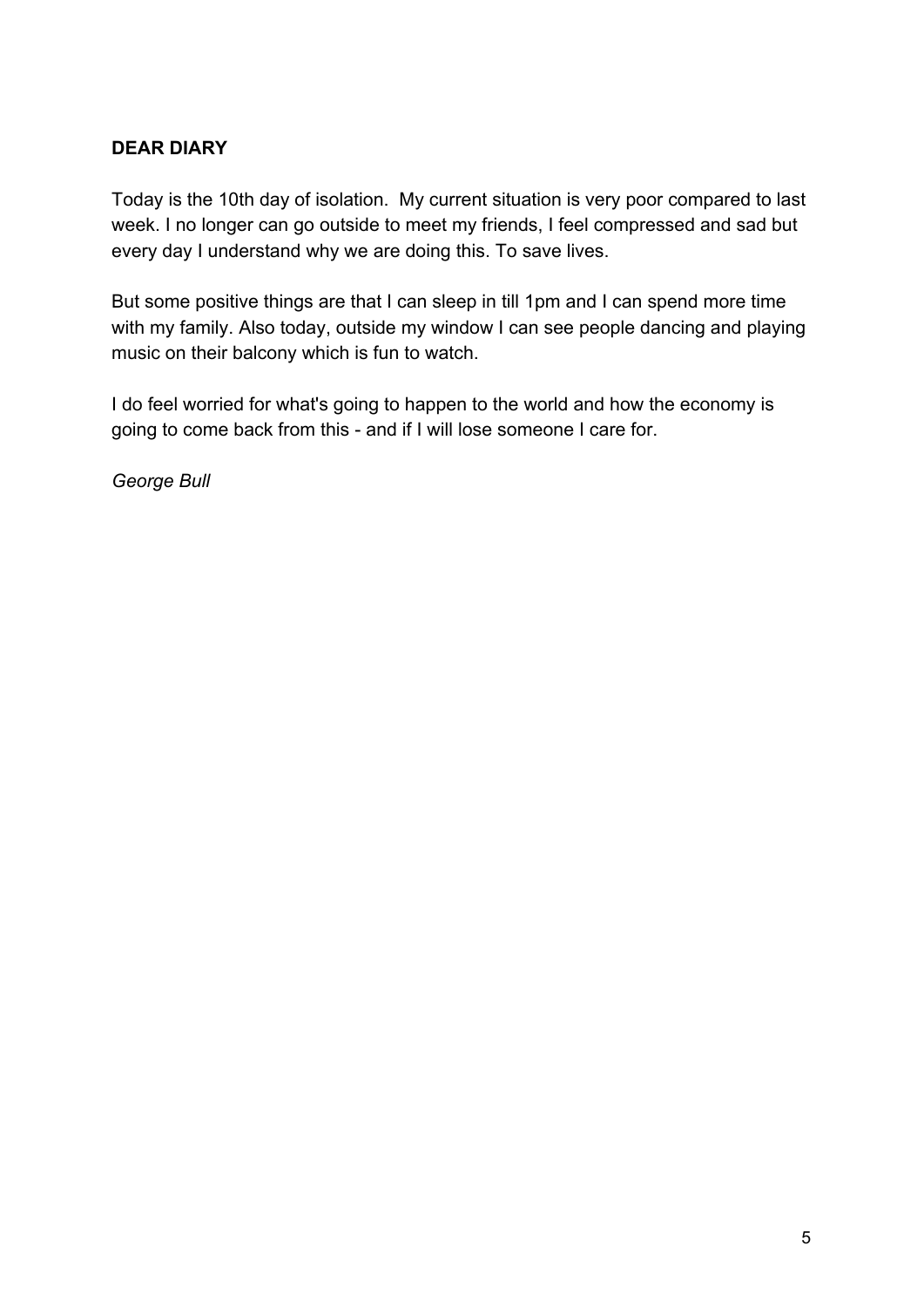#### **CORONA**

Emerging-With your lust for the throne, Started a futile duchess in a market city. Yet a small blip in genome, Crowned you with a thorned corona, December since.

From a long strain of descendents, Flowing with blue blood laced, All with disgusting desecration For all the human race. Unleashing torturous agony, To only luck is immune.

Armed with an ominous armada, Knolling on the horizon. A spectre on the orb of the globe, Lytic colonisation-You clasp onto our world with spite, An asphyxiating Atlas.

Your incessant ruthless reign Implodes our civilization, Demanding we shroud our faces In masks obscuring expression, Isolating us emotionally, Economically, socially, mentally, angrily….

#### Writing-

I glance right, out my window The street is numbly vacant Hollow of all but sorrow. But before I serve my sentence-Your majesty,

Will you have mercy on me?

*Anon*.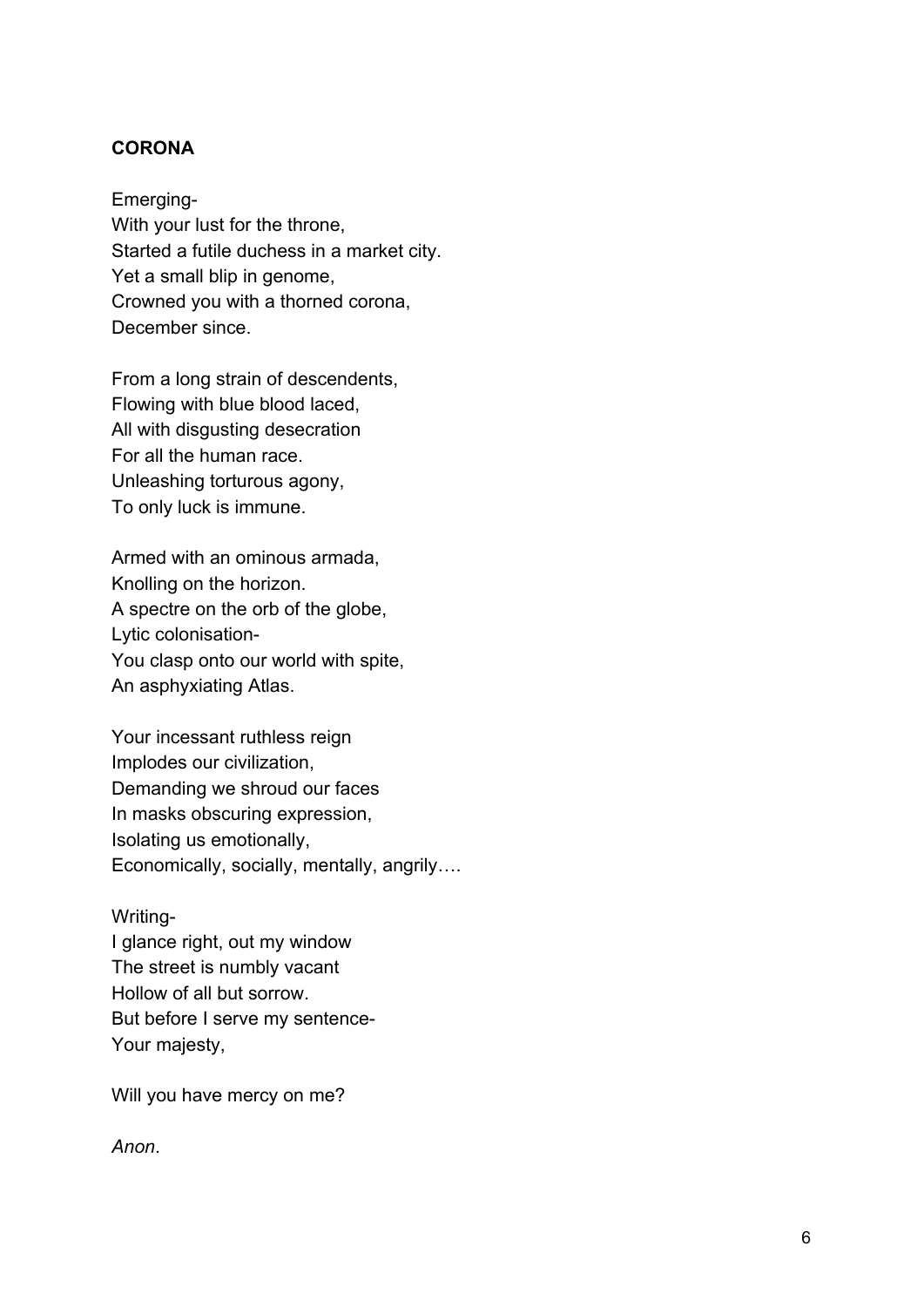## **UNTITLED**

Silent. This was the only way to describe it: the street was like a scene of an apocalypse movie - deserted and desolate with no sign of life to be seen except for the tiny glimpse of the flickering of the traffic lights from down the road outside my bedroom window. Ironic, since no one dared to go outside except for the occasional car rushing to get supplies.

As well as that the sky was cloudy and fog had started to rise over the hills behind the city. Around me, was my room that I had been so accustomed and familiarised with as it had been the only thing I had seen in the last three weeks of this scary and anxious time.

Life is meant to be treasured and looked after. Well, that's what my parents told me. But how are we meant to enjoy or even treasure life if there is nothing we can do? Since the outbreak much has changed not just in England but around the world. Even with this global problem people are still only caring about themselves. As that thought popped into my head I heard a loud shrieking from the street below.

I looked out. I could see two men around the age of 40 both wearing masks and with the same bald haircut, chasing a young woman into the entrance of the flats below. Thinking quickly I put on my mask and shoes and headed for the front door. But just as I opened it, both parties, the two men and the young woman, rushed past me and as they did one of the bald men shoved me to the floor shouting, "Stay out of this! It has nothing to do with you".

Still a bit dazed I swiftly got back to my feet and pursued the two men towards the set of stairs heading towards the roof. Like trained gymnasts the men hopped from floor to floor toward the woman who I now had a better view of. She was a small and frail looking with a distinctive eagle tattoo on the back of her neck. As she looked back the light caught her big amber coloured eyes that glistened like honey from the lights of the hallway.

As I reached the rooftop I could see the two men like lions slowly approaching their prey toward the edge of the 4 storey rooftop. One man snatched the bag out of the women's clenched fists. I yelled "Stop!" but before I could intervene, the other man had restrained the woman while rummaging through her bag. Like an enraged rhino I charged at the two men knocking the one holding the woman onto the ground with a large thud. The other man started running toward the stairs with the contents of the bag spilling onto the floor but before he could get there the woman with the eagle tatoo snatched the bag from him and pushed him towards the edge of the building.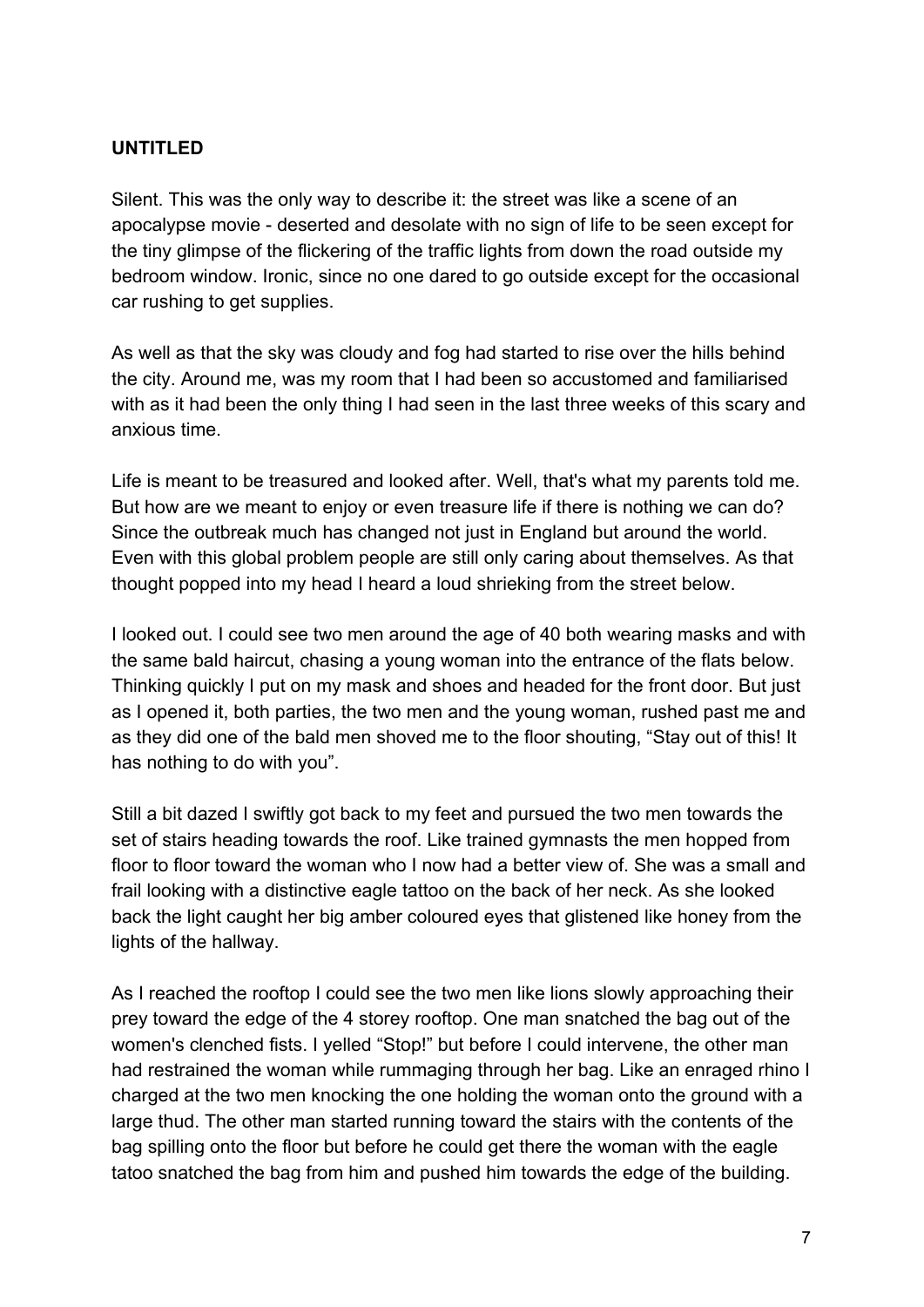He flew across the roof; unbalanced like a newborn deer he tripped. I couldn't believe my eyes. I quickly rushed to the edge of the roof to see his motionless body lying 4 storeys down, on the hard granite pavement below. I turned slowly staring at the woman who was picking up her shopping from the floor. As I looked closely the contents that the two men were after were revealed to be a pack of toilet paper.

"Toilet paper?" I yelled at the mysterious woman. "You killed a man over toilet paper!" I was in complete and utter shock and disbelief. What had I just seen, more importantly what had I just done? I was an accomplice to a murder of a man I didn't even know. Before she could answer the distant sound of sirens rang through the air. She looked at me and said, "Come with me if you don't want to go to prison." She headed for the stairs. I followed quickly, leaving behind two men; one knocked-out on a roof and the other 4 storeys below. Dead.

*Michael Peters*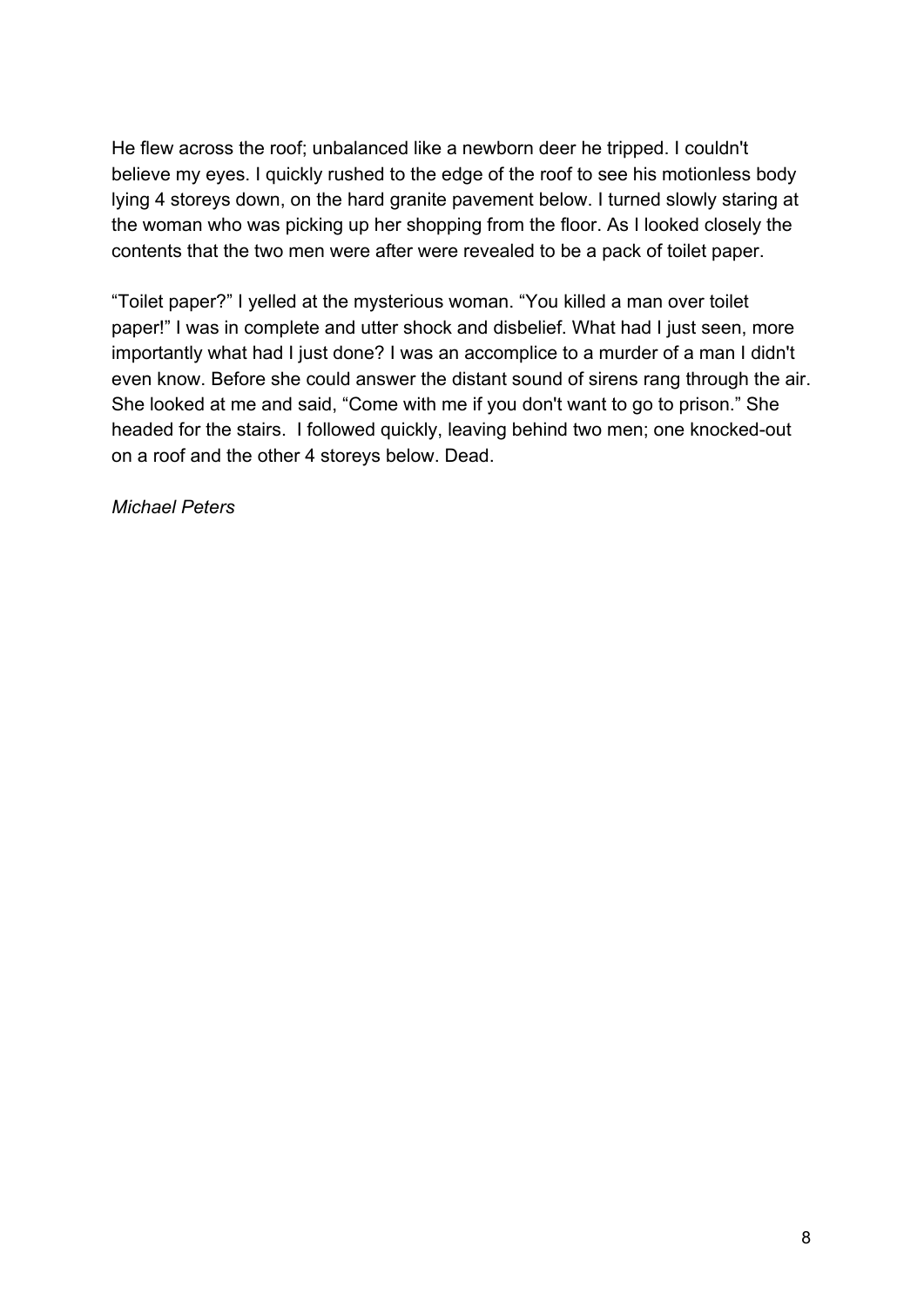# **ABDUCTED FROM NORMALITY**

We're rooted in heavy houses, gazing fearfully out at the universe speeding away from us. We lie in broken desperation. Spreading acres of blank, empty space, racing outwards in a timeless rippling current expending the energy of that first cough, that first sneeze. Like the candle guttering, we are the smoke rising to dissipate into helpless nothingness. Heads riddled with unease, we lie in broken desolation. In cold beds with no regard to how this works. Abducted from normality, suppressed by my thoughts, my mind craves insanity. As lazy sun exudes through poisoned panes, injected with the film of listless time I exhale a gentle sigh without will. For the emptiness of a long forgotten mind.

*Daisy Huxley*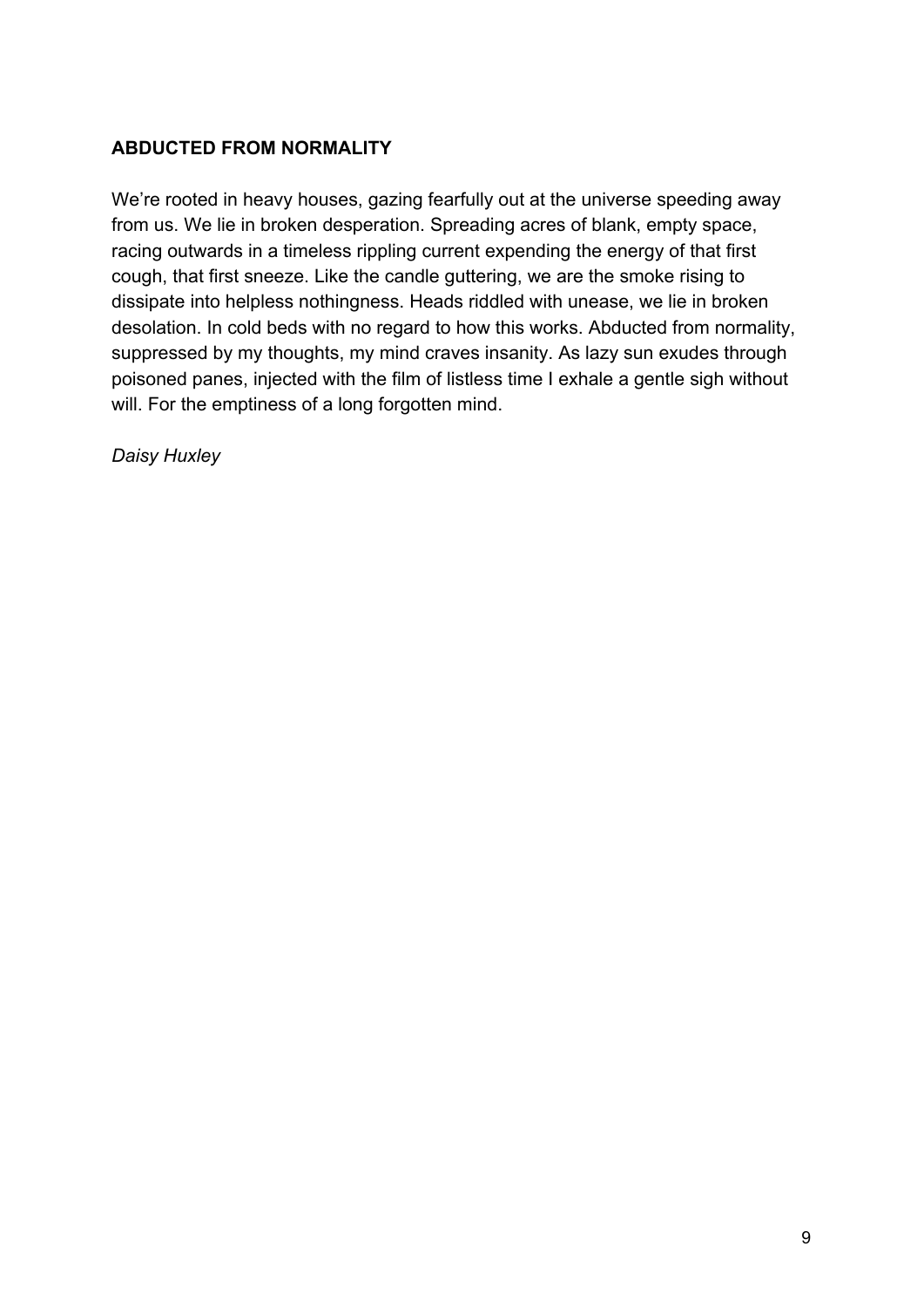## **THE NEW NORMAL**

The virus is violent Everyone keeping clean All the streets are silent With no cars to be seen

GCSEs are over There's no more school for me No more revision either I've been waking up at three

People are volunteering There is some hope in sight Every Thursday we hear cheering For the workers saving lives

At home there are new hobbies To be learnt and mastered I am trying to stay positive And dream of what comes after

*Edie Evans*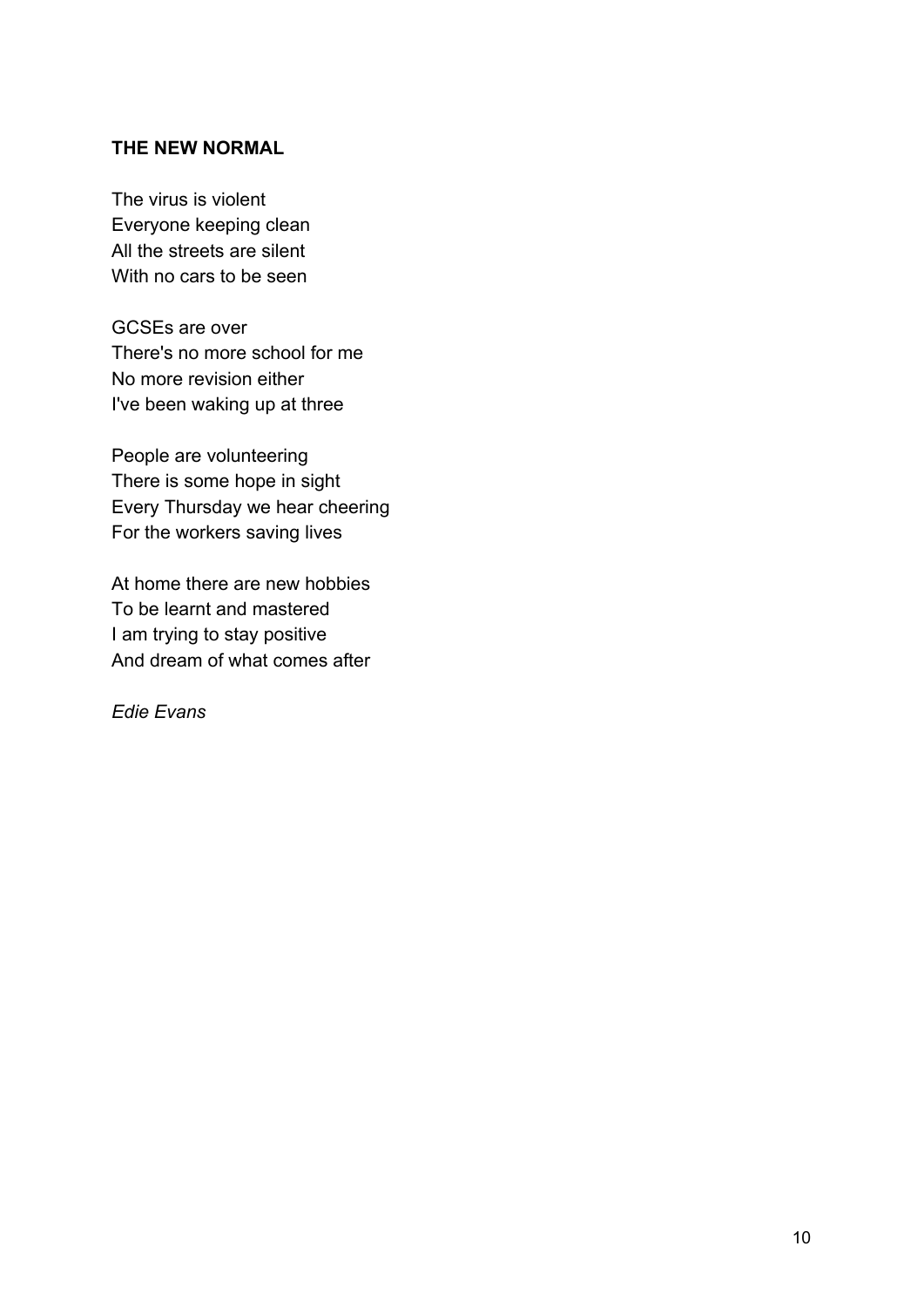## **LIFE IN LOCKDOWN**

Casting my mind back to two weeks ago, the noise of busy streets and bustling workers muffles the delicate chirping of the little blackbirds perched in the iridescent trees outside my window. Panicked, adults and children run for the last bus of the morning and greet the driver as they stumble on, fumbling around in their bags for spare change. Off to work and school they go, home by 6pm and soon up the next morning to do it all again.

But today, all I can hear is those little blackbirds. While the globe comes to a standstill, they continue to chirp and tweet. Like a living statue, the age-old tree outside my window stoically stands there, anchored and silently growing. The polar opposite to our world on this day; nature and its greenery blossoming, no longer gulping for breath at our feet.

The once crowded streets are now empty and still, like an abandoned film set, high streets like ghost towns. An eerie quiet fills the day, though if you listen close, you can just about hear the faint laughter of young children in their gardens, soaking up some sun. Around the country, there is an endless stream of video calls full of stilted conversations between friends and family who rarely communicated from month to month before this devastating, disastrous disease descended upon us.

In every home, the news is constantly playing, as people wait anxiously for the next snippet of information which may give hope that there is a light at the end of this long tunnel. Unprecedented, uncertain, indefinite;

News readers refer to the ongoing crisis using these words that seem to describe a never-ending nightmare. But it will end. The time will come that this will be a distant memory for all of us, replayed only in low budget disaster films.

*Freya Boo Parker*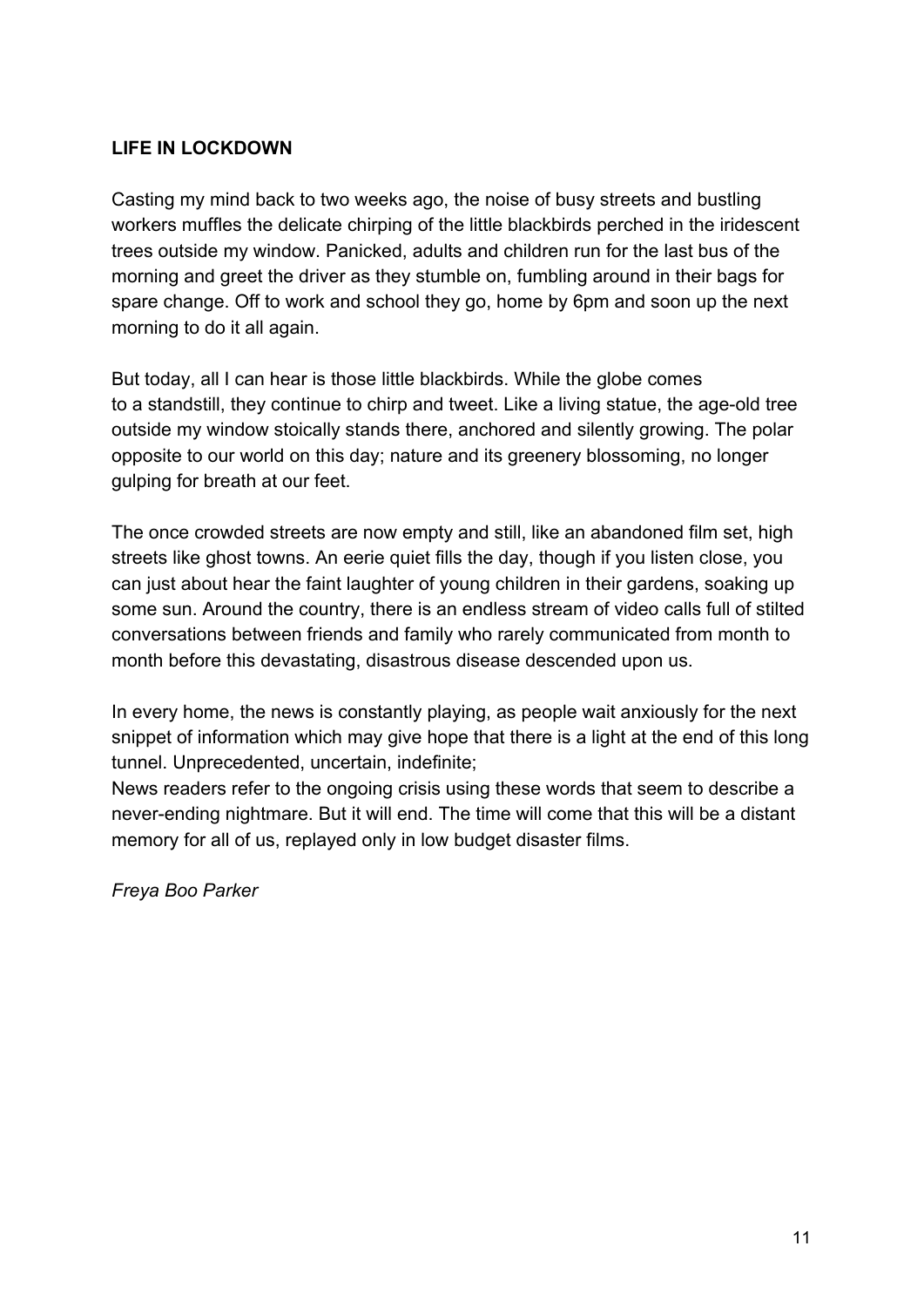## **ISLAND**

I live on a desert island, Nothing around, No places to go or people to be found. I think I am waiting, Though for what I don't know, Do you know who I am or where I could go?

To escape this island,

The endless silence,

The screaming of separation as I scream for guidance.

To leave would be suicide,

That I am promised,

But all I want is to leave to be honest.

Foaming at my feet

The toxic waves beckon,

The temptation too great, the ocean a nuclear weapon.

I'm soon to hit the button,

To let it all go,

For the sake of some noise as I wade through the shallows...

Struck by an uproar,

I'm sent stumbling back,

But this rarity of clamour, some kind of attack?

I cannot see them,

Yet I know they are there, ah!

They've heard my pleas, they've heard my prayers.

I cannot see them, I may never again,

Yet I know they are there,

Crying out that they care.

No longer does the silence deafen me so,

My home is still my island

But I, a little less frightened.

*Anon*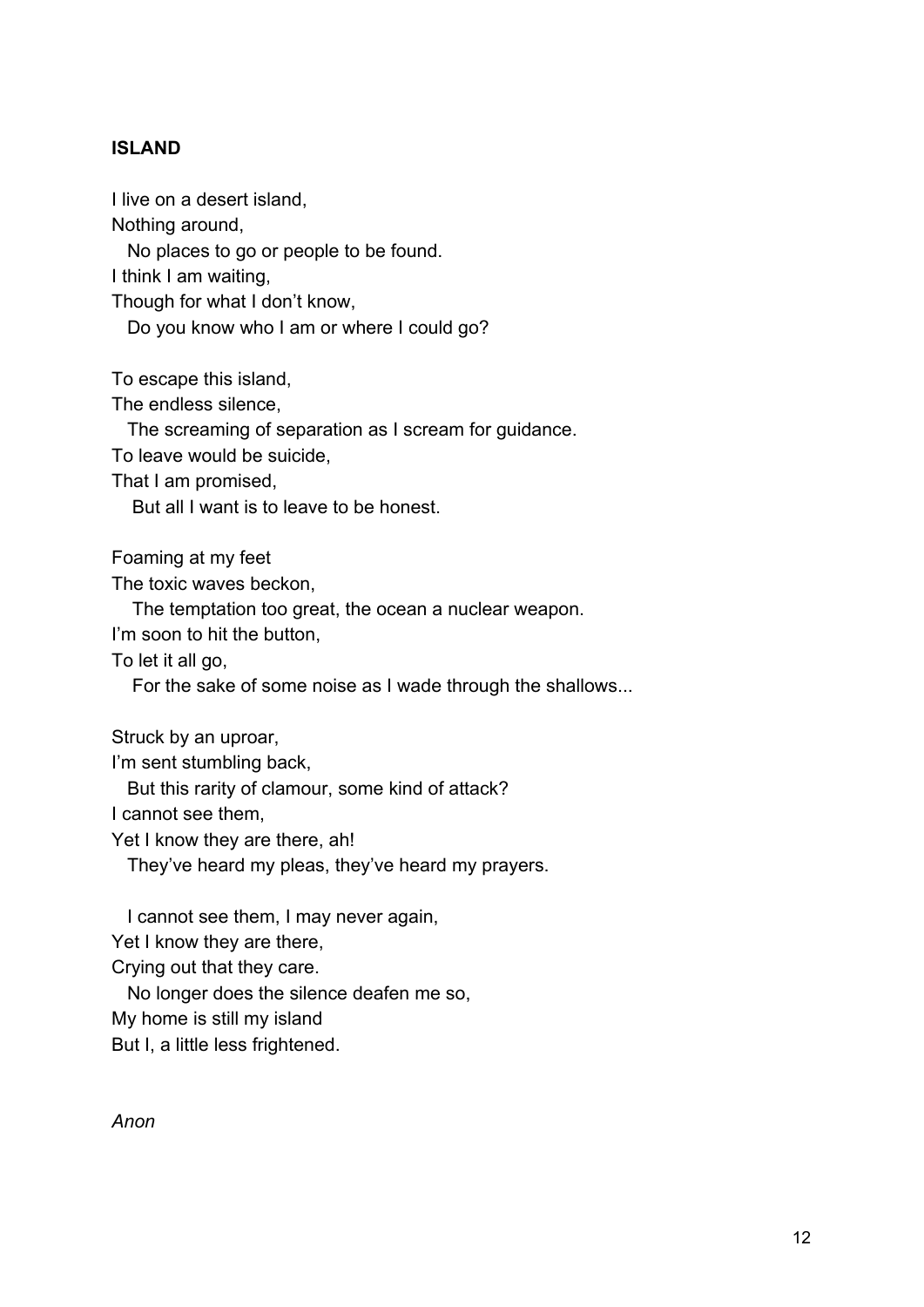## **QUARANTINE DAY 13**

## Dear diary,

I'm starting to get more into the swing of things. I woke up at 7;14 and snoozed my clock twice, I didn't go to bed late but I couldn't be bothered to get up.

Once I was out of bed, I went for a run round the block. It was tougher today, my legs weren't carrying me and my mind was elsewhere.

I hate this uncertainty, it's such a strange feeling, similar to swimming in the sea, not knowing what lies beneath the murky depths. I know there's nothing more to know I'm just frustrated and I do have it pretty easy. School work can be challenging but it's nothing compared to what key workers are going through: they're the real heroes.

I've been watching many series on Netflix and I've realised as of late I've been able to derive deeper meaning from choices the characters make . I'm beginning to see the deeper meaning behind directors' choices and how they want you to see the story. It's made me aware of my fascination for this stuff and how it would be such a good job but so difficult to get into. If I did it I'd want it to be big.

I started doing illustrations, as so much of my time has been freed up. Just my own versions of cartoon characters from shows I watched as a child. It's made me realise how much I want to go back and watch them, and I mean, I've got the time.

I'm not looking forward to the early morning tomorrow but I feel I need to get a better routine going.

*Jack Barden*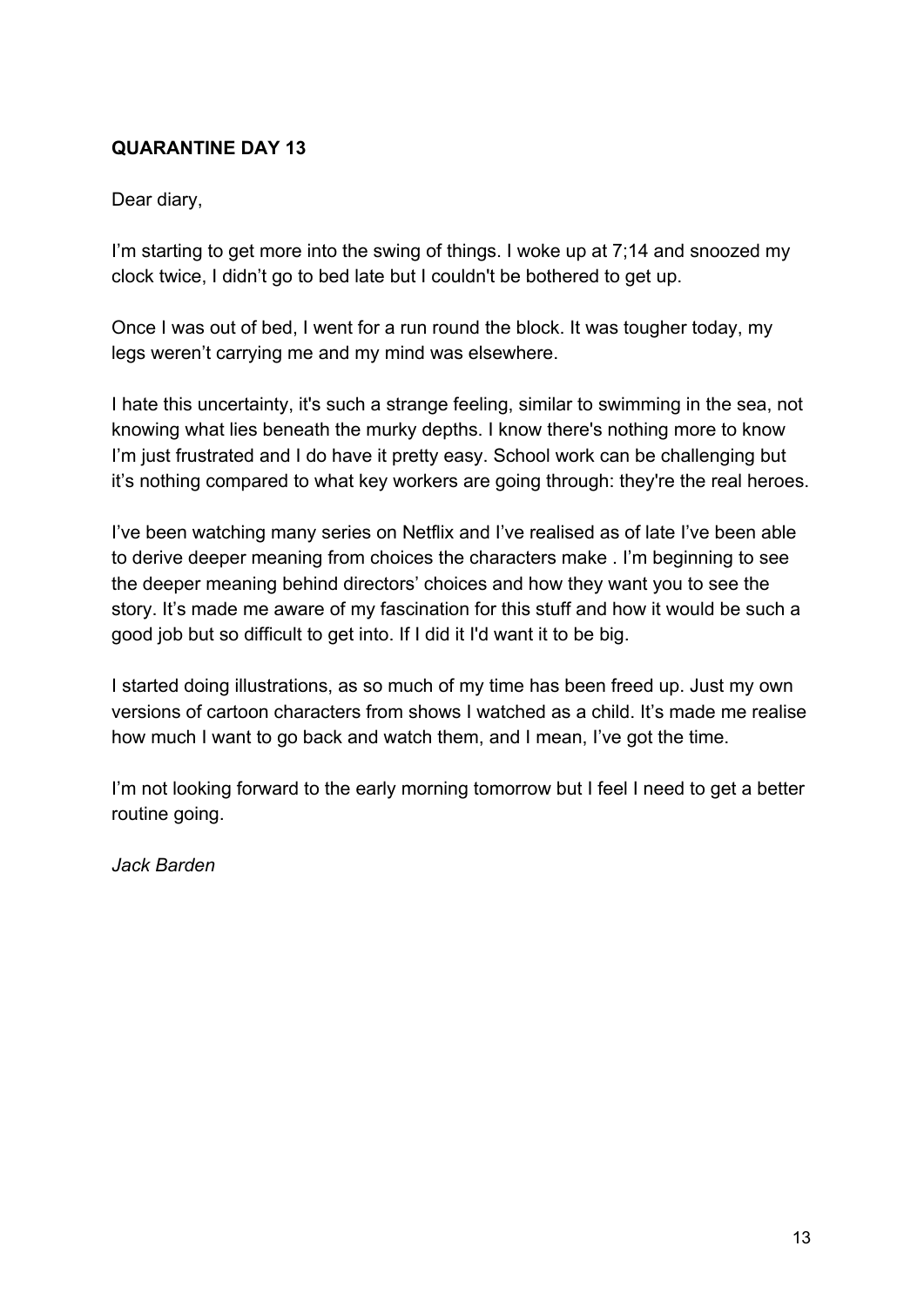# **THE FUTURE (SHORT STORY OPENING)**

The eerie streets clenched by twisted vines and towering trees pierce the crumbling buildings. Slowly,the pathetic trace of mankind is being erased by mother nature as she claims back the planet. Cars are now home to foxes while the streets are littered by the wild ravaging dogs. Majestically, a beautiful flock of tropical birds dance across the clean blue sky singing a heavenly tune. Giraffes like skyscrapers oversee the land while mammoth like creatures stroll in the highlands. Earth has changed it into a safe haven for all animals; there is nothing or no one to threaten the extinction of these graceful creatures. The terrible plague of 2020 almost wiped out the whole of the human race except us. We are the future …

*Joel Kusik*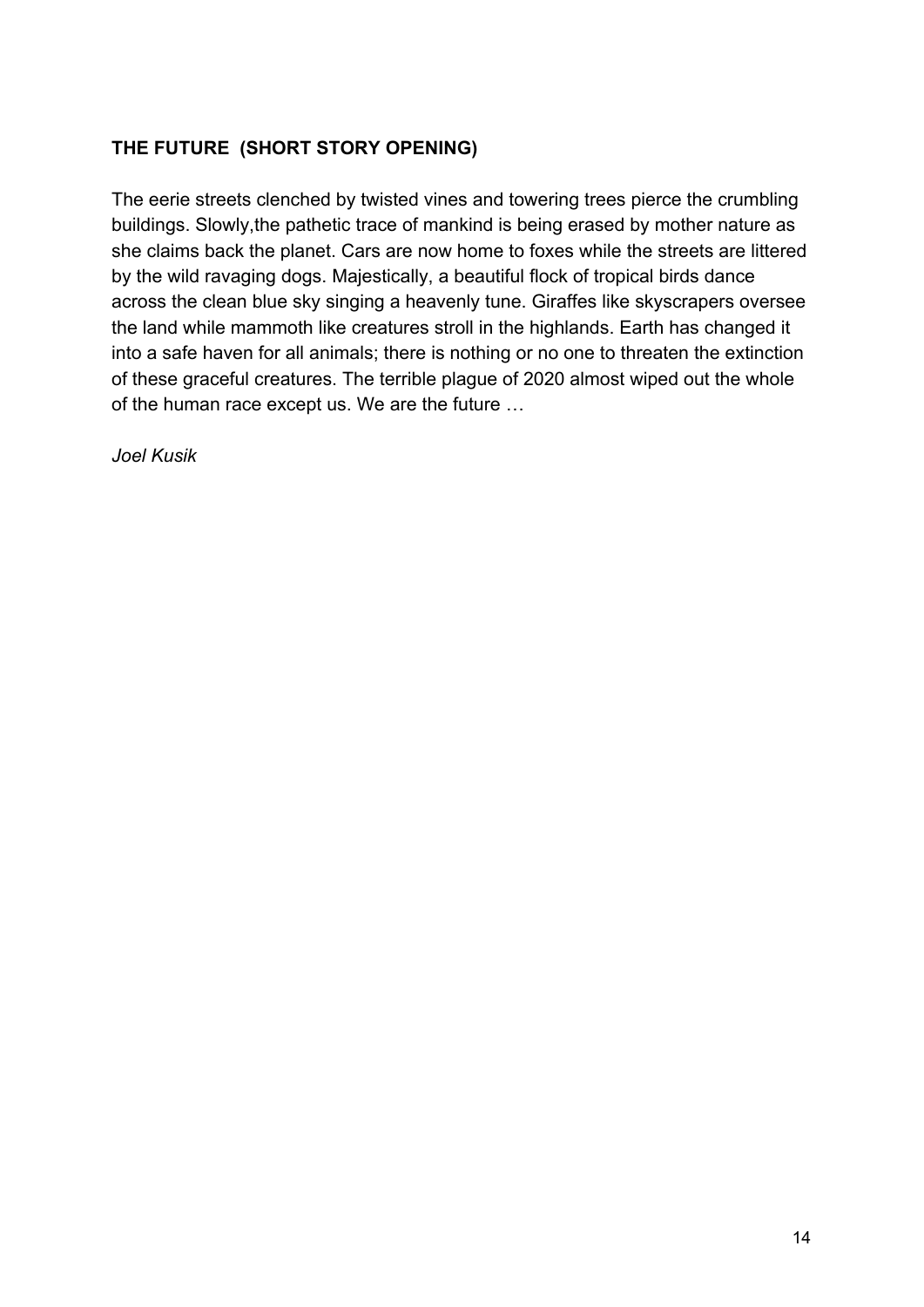#### **TAKING THINGS FOR GRANTED**

I can't wait for a time when I can take things for granted, The world, right now, is more than a little slanted.

Not just here, the whole world has been flipped on its side, Wondering daily if this is our demise.

I'm stuck inside, hoping someone can turn the tide.

An evil virus, no vaccine or cure, nothing's for certain, that's for sure.

The mad expectations from my school, I'm at the deep end, drowning in this pool.

White collars in the capital, Boris and his mates, Procrastinating, blindly, deciding all our fates.

Relying on the clever scientists to come up with the meds, Cheering on the NHS, hoping for more beds.

The world is taking a beating, my world is getting smaller, To save us, is a tall order so are we taller?

I make beats for myself, I make beats for my future, Hours on the process, trying to paint my picture.

I dream of simple things like meeting up with my boys, A time where going out again won't be a dangerous choice.

I dream of being 'normal', carefree and young again, but wonder if things will ever be the same.

Waiting for the time I can take things for granted Hoping the music will be like a seed I've planted.

*Noah Vogel*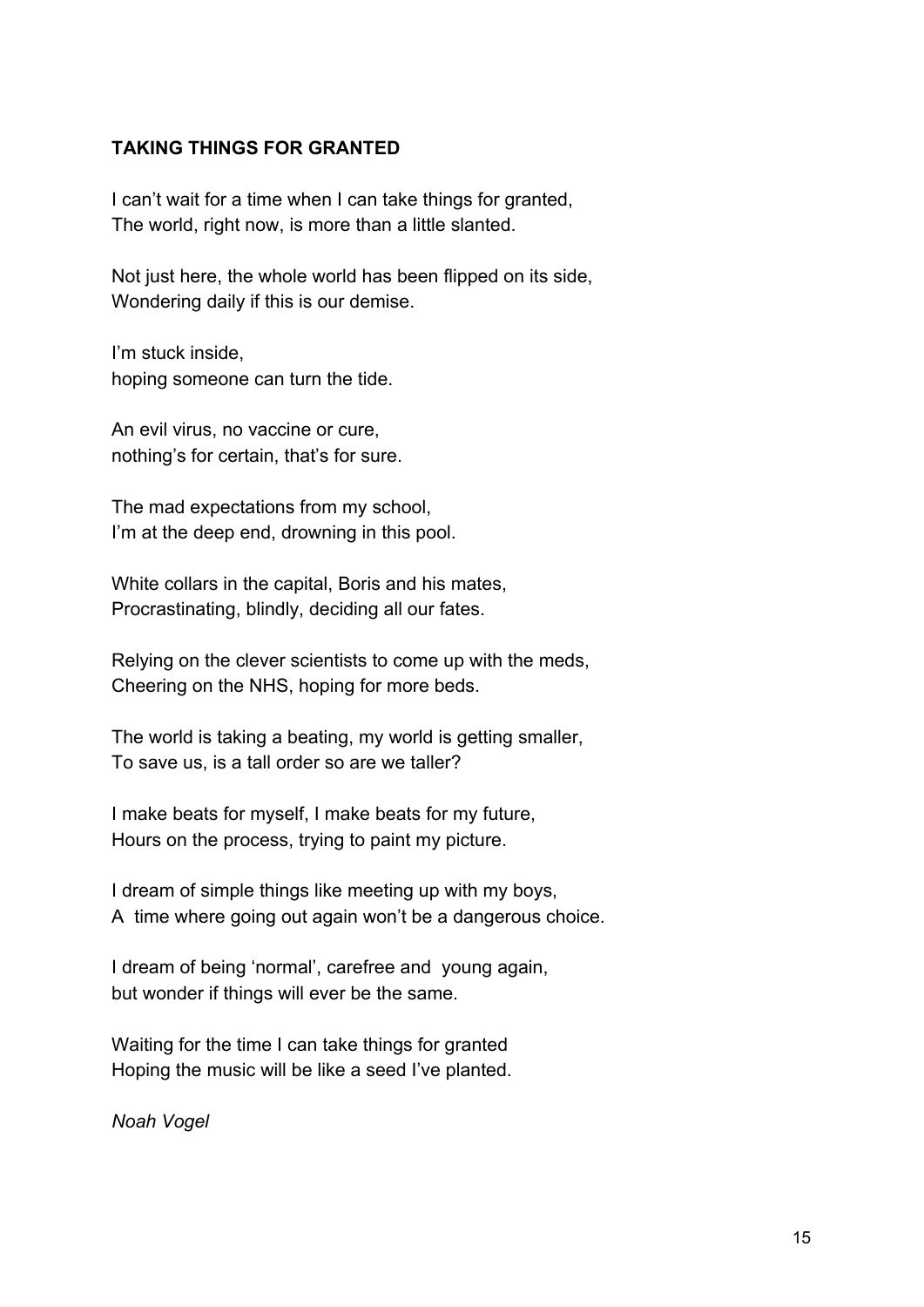## **UNTITLED**

I looked outside my window this morning, yawning and bleary eyed. The streets are empty, a single plastic bag tumbles down the street carried in the wind I can't feel. Who knows when we will next be able to? The birds fly freely, as if taunting us on the ground below, soaring in the open sky. The sun hides in the clouds, like us hidden away in our houses below, casting a blanket of grey over the street. Trees sway in the winds, skeletal dancers lining the empty pavements. On occasion a runner will pass through, keeping busy. It's not all bad though, the street is full of families who may not have been able to see much of each other now spending all day in each other's company.

*Anon*.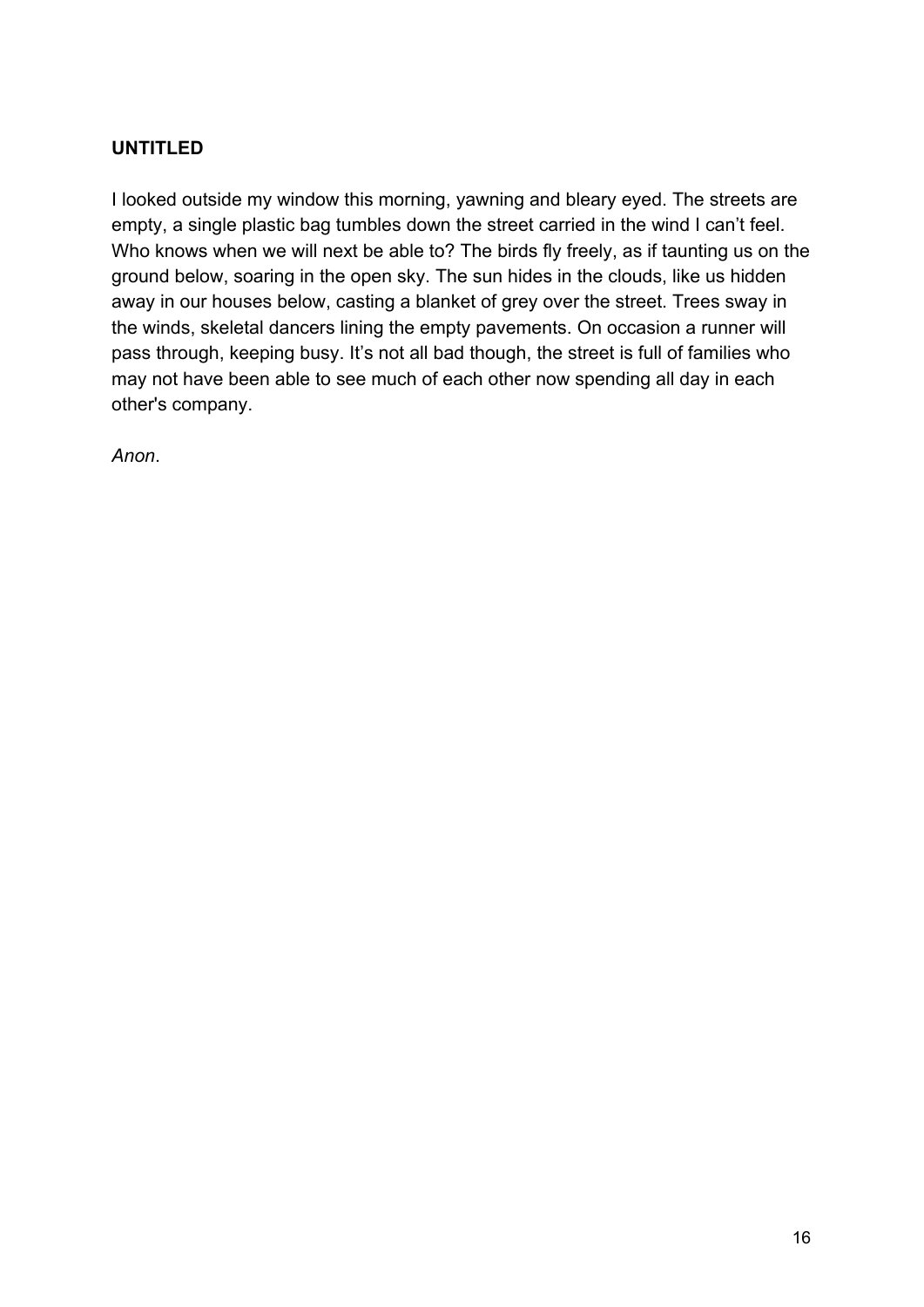## **SHORT STORY OPENING**

The streets are desolate, where once they were filled with energy; the view in front of me is barren. There is nothing now. No vehicles out on the roads, no people walking the pavement. The world has come to a halt.

No commerce, no travel, no leisure. The only activity to be seen is the flight of a crisp packet in the wind. Forced into solitude and isolation, my life has been warped - the idea of "normal" no longer exists. My home, my shelter, has now become a prison, sealing me away from the outside world. They say it's for our own protection but it feels like a test or an experiment. What if, one day, everything stopped? If our electronic crutches are kicked out from under us, would we stumble helplessly or would we rebuild, independent from the devices and institutions that we put all of our faith in?

I would hope that we'd survive. I don't know anyone who wouldn't hope that. But all this questioning is obviously useless. My thoughts are nothing more than the result of mind-numbing boredom. Beside, the chances of an event like that are miniscule, so tiny that the idea is insane to imagine.

Suddenly, a loud crash shocks me.

I peer, cautiously, out of my window. Some kind of large metal structure has crashed into the road- chunks of displaced concrete lie everywhere. Wide eyed, my focus pans upwards, into the expanse of the sky, where my sight falls upon a fleet of these mysterious things. My thoughts race back to my previous daydream. No matter how small the chance, the chance is still always there. Now, my brain is screaming only one thing at me. Run.

*Anon*.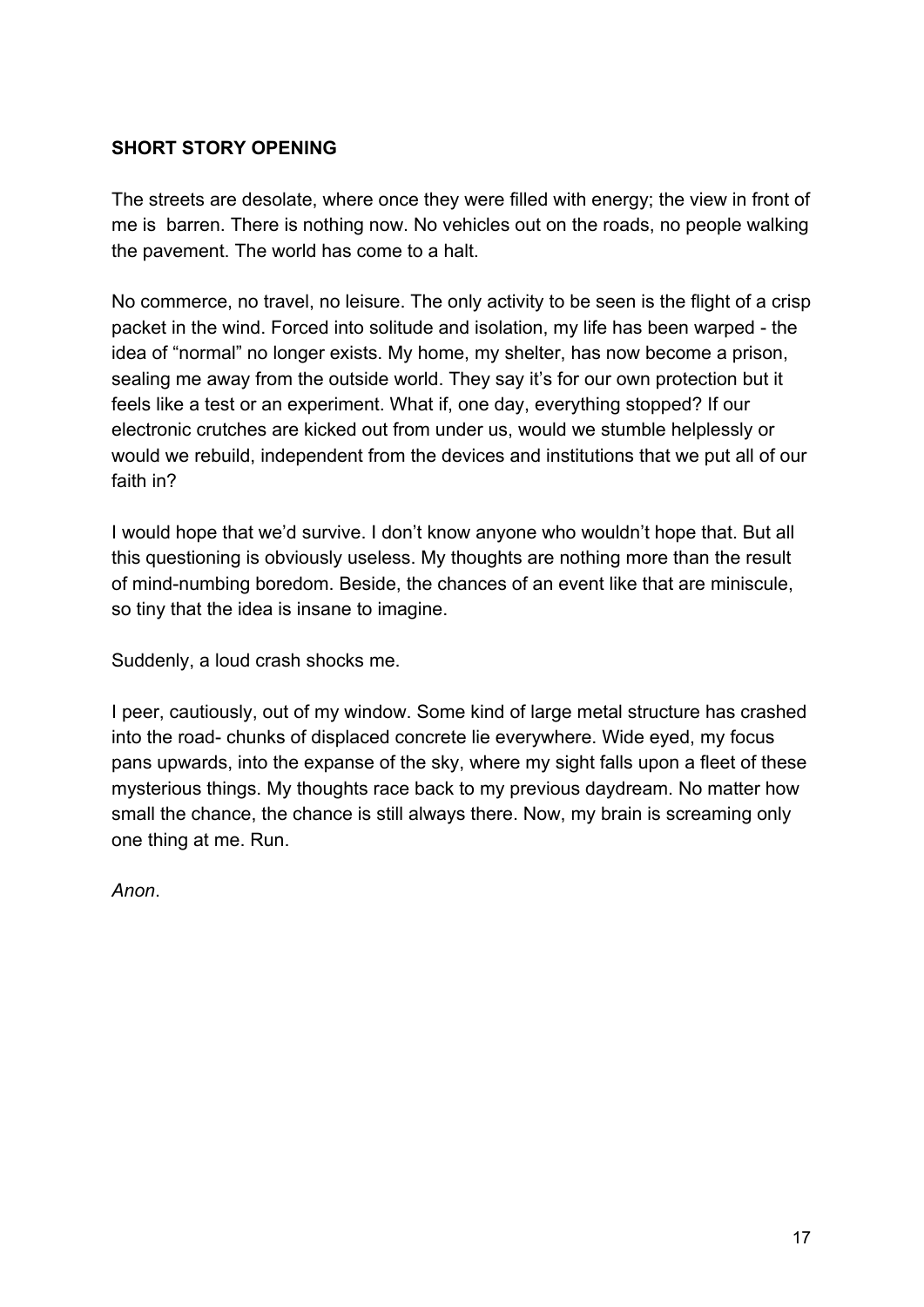## **DEAR DIARY**

Today is the 16th day locked up at home but to me it feels more like prison. I feel like its been years since i've stepped outside and had the fresh air smoothly brush against my face and had my skin breath in wonders.The outside now had started to look unfamiliar every hour i would open my window curious about the life outdoors and what is going on but the only thing i would hear is the birds tweeting vicariously as if they were begging for us to accompany them but other than that was just deserted.The melancholic atmosphere has left us all feeling empty and unsure what to do with our lives.This pandemic has put our lives at a big pause.

As teenagers the people of our generation have now come to the realisation that we had taken for granted the outdoors life and having the freedom of going out when we wanted. Some people lose that opportunity because they were more addicted to social media and being on their phones that they wouldn't go out as much. I know i am feeling this regret and now i know the value of enjoying the outdoors because no one knows when one day we won't have this enjoyment and luxury of enjoying our life outside.

I'm not sure how long this is going to last but i hope every it is soon so we can all go back to our normal lives.The only thing getting me through is the expectation that there is a light at the end of this dark and long tunnel and that we will be able to enjoy our time for the rest of the holidays.I hope people learn lessons from this and stay at home otherwise this nightmare will be dragged on for much longer than needed.

Watching the news everyday and seeing the number of deaths increasing rapidly hurts as it is like a punishment for not seeing the signs of this earlier.

All I can do now is stay safe and be patient.

*Anon*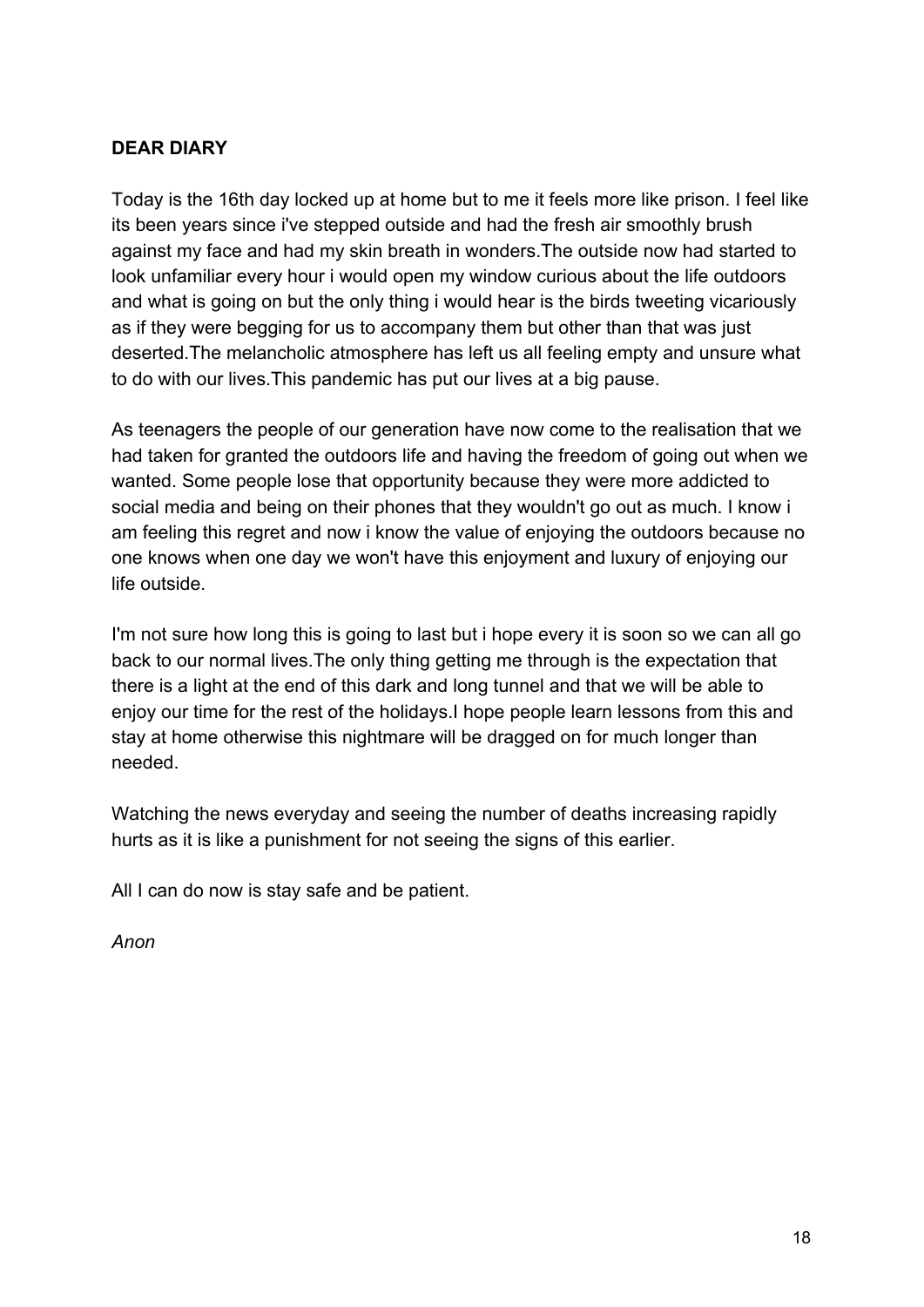## **UNTITLED**

Hi. I'm one of you. What worries me right now is the high number of people who are testing positive to the virus and the number of deaths that happen. The thing that worries me the most is that if we can't get back to our life routines. My life - it has changed a lot in the past 10 days. For example, I used to go to sleep earlier when I had school, but now I'm going to sleep very late. One positive thing is that usually when I had school, I used to come back from school and revise. But, now that I have all day free, I have found some time to read books, which was something that I didn't really like to do but now that I've tried it, I really enjoy it.

What gives me hope is that one day we can get our lives back and all the people who have the virus can find a cure for it. But the thing that it worries me the most are the people that are not following the rules of the government because if they don't listen to them we will never get out of this situation.

*Anon.*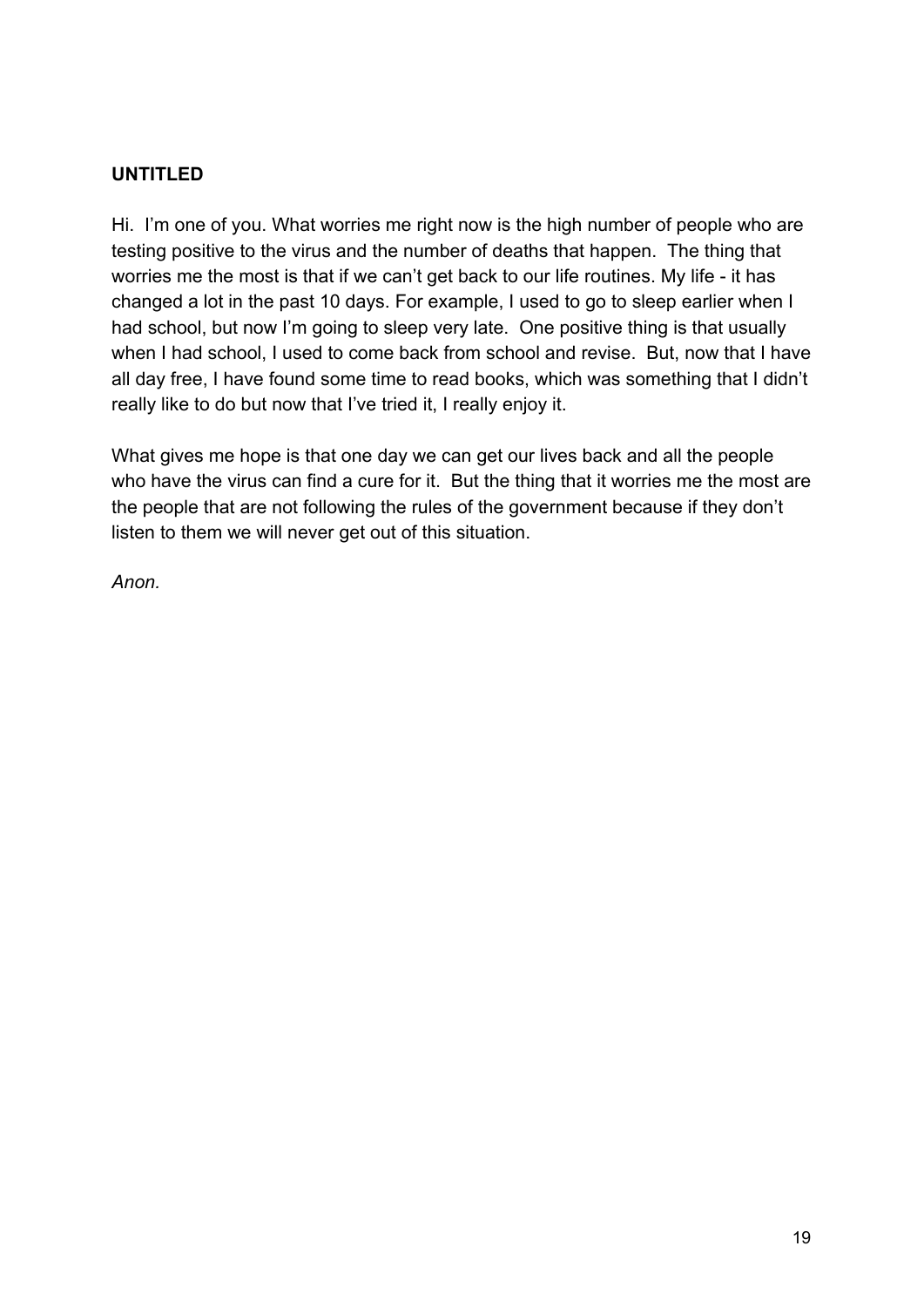## **COVID-19 STAYING AT HOME**

COVID-19 is the phrase on everyone's lips, So let's start handing out some useful tips,

Make sure to wash your hands, Make sure to not rub your face,

Make sure to always have a plan, Don't walk away to distant space,

Society as we know it is under duress, So stay home and save lives in the process,

For those in medicine working tirelessly, We thank you for working bravely,

One final thing that I must say, Please stay at home don't go out to play,

COVID-19 is the phrase, Please stay at home for the coming days.

*Yan Fan*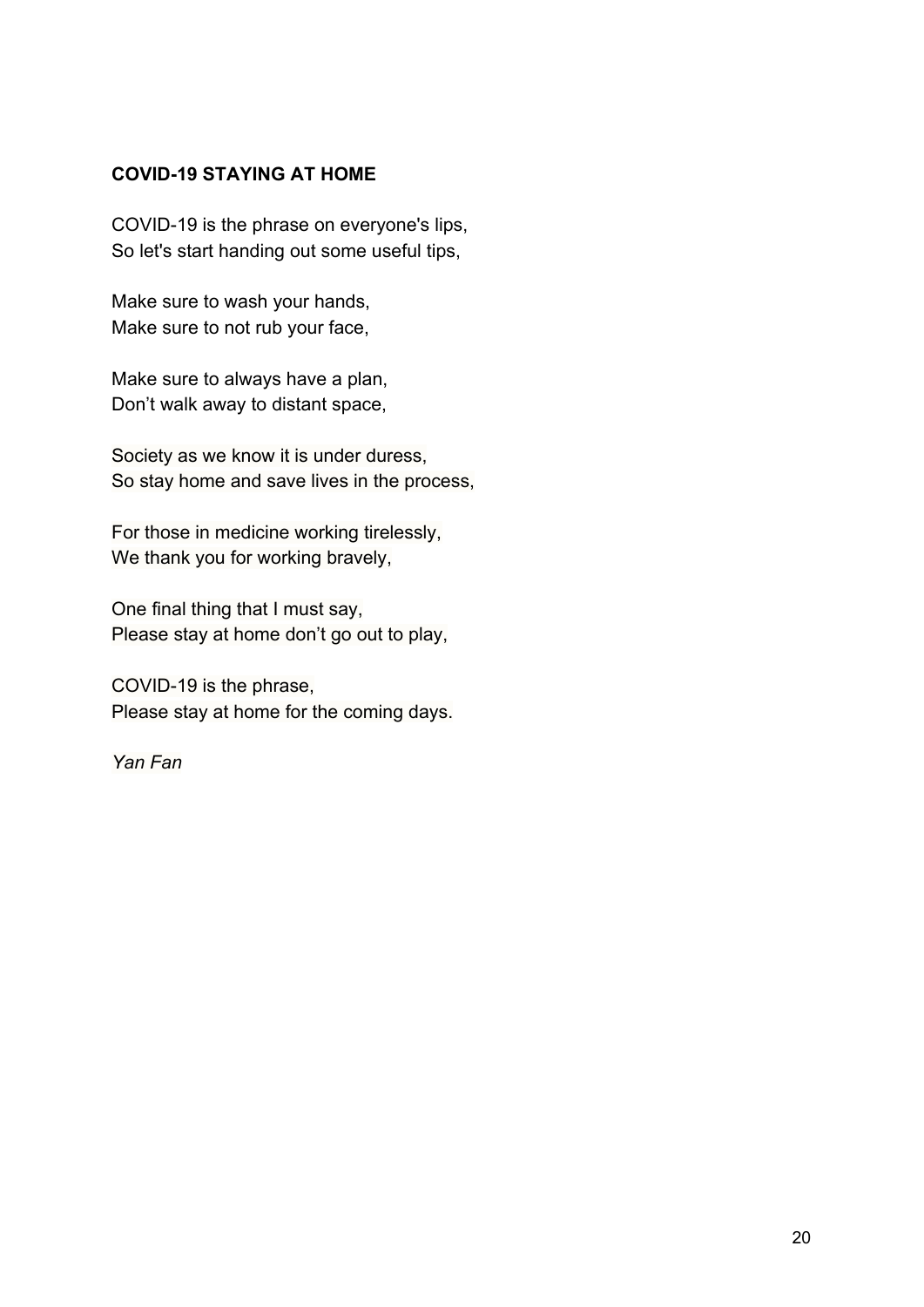#### **SHORT STORY**

Day 1, I wake up to weeps of sorrow. Pain. I raise my hand to wipe the dried blood from my sore eyelids. Only to realize my hands can't reach leaving me seeing red as my stomach screams with emptiness. The stench of rotten flesh, salt and human faeces burns through the delicate skin of inside my nostrils. I am slowly swayed side to side with the sound of waves. I start panicking. Sounds of heavy metallic material fill the erratic atmosphere as they smash and erupt the wood I have awoken on shaking with instability and anger. Leaving sounds of horror and the impact to echo through the wooden planks right through my soul. As of this hostile shock, I become aware of my surroundings especially the impact on my body. At the strong and strangling grip, as powerful as an anaconda's ruthless and savouring squeeze around my too thin wrists and cut ankles. Flattening me to the floor with sheer weight against my weak and dehydrated body. A large hand as rough as a dried out river bed, wiped the so thick blood out of my eyes. I slowly emerge my eyes open, into something that will scare me forever.

Streams of golden light fill the room in rigid lines. Seeping through the planks above, to only highlights the gruesome horrors below. Naked bodies thrown on top of each other in what you would call a pathetic pile. All men. All chained. All starved. The same rough hand grabs my so bony shoulder. I turn defensively as there is no energy left in my body but what I see, brings me all the hope and happiness I've been missing these past years. My brother.

I found my long lost brother. I stare in amazement. In gratitude. That my dear brother, the one that grew up with me in the same little village of Dullstroom and the same village he ran away from, was right in front of me.

I scramble for words as the crying from other chained men over ride my thoughts. "Amren," I finally spit out of my dry mouth. "I mis-s-s-e", "BANG!" "BANG!" Our bodies fall to the floor in protection as our so wary eyes stare at the bottom of the stairs where the noise came from. Two men with coconut milk like skin circle the edges of the V shaped room we were in and hit the wood in which we are condensing together, with strips of bark. However smooth and polished (guns). They were wearing triangle shaped fabric on their heads and pointy things on their feet.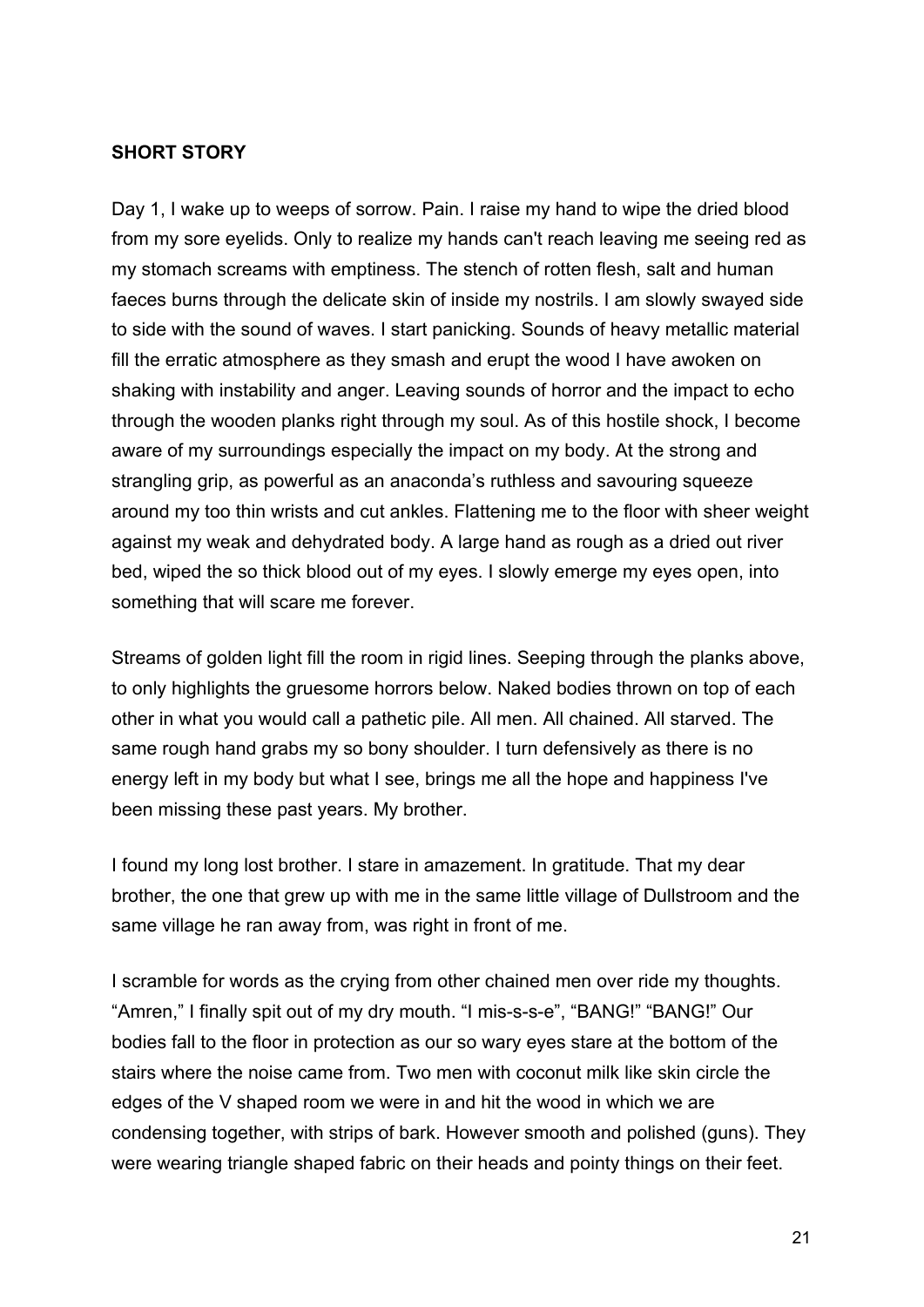Unheard of in my village in Africa. They started dumping white, sick like textured slime around the ones near them with a shiny ornament that I had never seen before then left. It consisted of a small silver bowl at one end with an extended spine in the same metal shine that the man with the pointy shoes was holding in one hand. A knee strikes me round the back of my head leaving me face planting the wooden planks with such a vengeance my tooth knocks out. Leaving a river of blood seeping from my mouth. Then another man in chains clambers frantically over the top of me leaving me screaming in pure agony as a bone in my back cracks. However it wasn't my scream that filled my ears but the flattening of old and weak in the chaos that was beginning followed by the dismal and terrifying sound of claws cutting and teeth tearing to get to what I realise now was our only source of food. The white slime.

I grab some of the smaller men and throw with all my might behind me. Fights bloom. Blood paints the planks. I scramble for the puddle food. My stomach is now roaring in hunger. I manage to reach the slimy substance at the end of my fingertips before the gloopy puddle absorbs into the wood beneath it. My stomach is still not satisfied. I look round and find someone with it drooling out of their mouth along their chin and down their throat. I lunge towards them at the same time someone else does. Before I am able to identify the individual, a rock hard fist swings across my aching jaw twisting my head 180 and the sound on my neck cracking in different places fills my ears. A thud when I hit the floor and the next thing I see are the painted planks and him wiping the food off the man's chin.

Everyones now asleep apart from me and a few in the corner, wide eyed not trusting anyone. I try silently to search for my brother I lost in the chaos but fail miserably with my chains screeching behind me. The ones who wake from the noise are the alive but the ones who don't are dead. Either from starvation or from the severed skin leaving them with too much blood loss during the brawl. The stench of their rotten flesh gets worse by the minute. Each inhalation burns deeper with absolute gruesome disgust through my nose. However everyone has now awoken by the laughter heard above us. Above the planks. I look up and through the narrow slits to see by small candles lit the owners of these laughs and see that it belongs to men who resemble the ones who gave us food. White.

Day 2, still in search of my brother we are forced to the higher deck, where the sun shines bright and is filled with golden rays powerful enough to blind us filled with the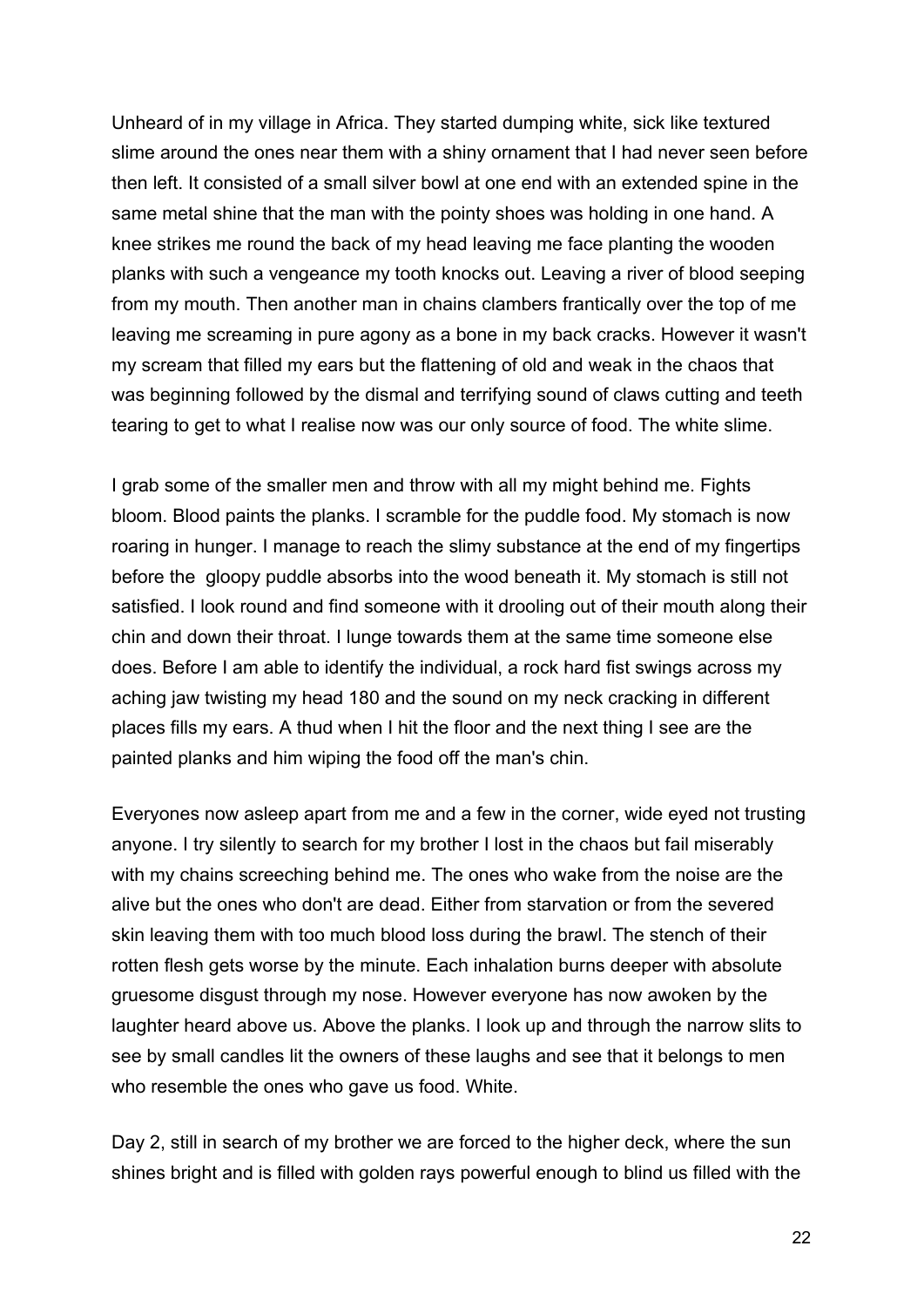aroma of damp wood and the whistles of the wind are so much stronger. There was a large bowl filled with thick brown water which was the only source provided to satisfy our hydration. I hear a voice being raised but not in my own language. Whitman language. I turned to find my brother I had been searching for. I couldn't understand and I knew my brother couldn't either. The short white man raises his milk coloured hand, covered with red rubies around his fingers which shine to their full potential in the sun's rays above deck. Suddenly he uses this hand to whack my brother round the face reverberating a shocking and dreadful sound across the whole of the deck stopping everyone in their tracks. My brother, taller than him, more muscular than him booms a strong clenched fist into the man's face leaving him falling to the planks and vibrating them with a harsh, callous thud. An angry river of red rushes down his chin and neck from his nose which now look out of place. A hundred sounds of gasps fill the shocking silent atmosphere where we stand. In a heartbeat 7 men enjoyingly pounce on my broad brother. Violently slamming fists into him. The white man with the disorientated nose watches with a smirk which spreads across his face one he notices the planks painted in my brother's blood. That evening he did not come to the lower deck with us.

Day 3 we were ordered to go to the upper deck again but this time I saw my brother with his head hung low and his extensive, bloodied, bare back facing us all. His hands were tied tightly in a white, thick rope stained in his blood. The short white man with the rubies held something which resembled a long, thin buffalo's tail but leather (whip). The man raised it above his head and down like a flash onto my brother's now sore, red back. Blood splattered on everyone's faces and clothes. Amren's deep screams shook through my bones and echoed through the ocean. I couldn't keep quiet any longer. I charged at him and pushed him over as I fell on top of the white man. One of the men that had fed us the previous day came running over and pushed some hard at the back of my head. The man I was on top of pushed me off of him and I saw two barrel chambers pointed directly at me. My brother's face now streaming with tears looked at me. I looked back at the man with the gun pointed at me and just simply laughed and ordered us to go back to the work they set us.

10 months later and coming to the top deck to clean the white men's clothes and polish their pointy shoes became a regular theme. However today we saw women and children come from the other side of the ship onto the deck. Some were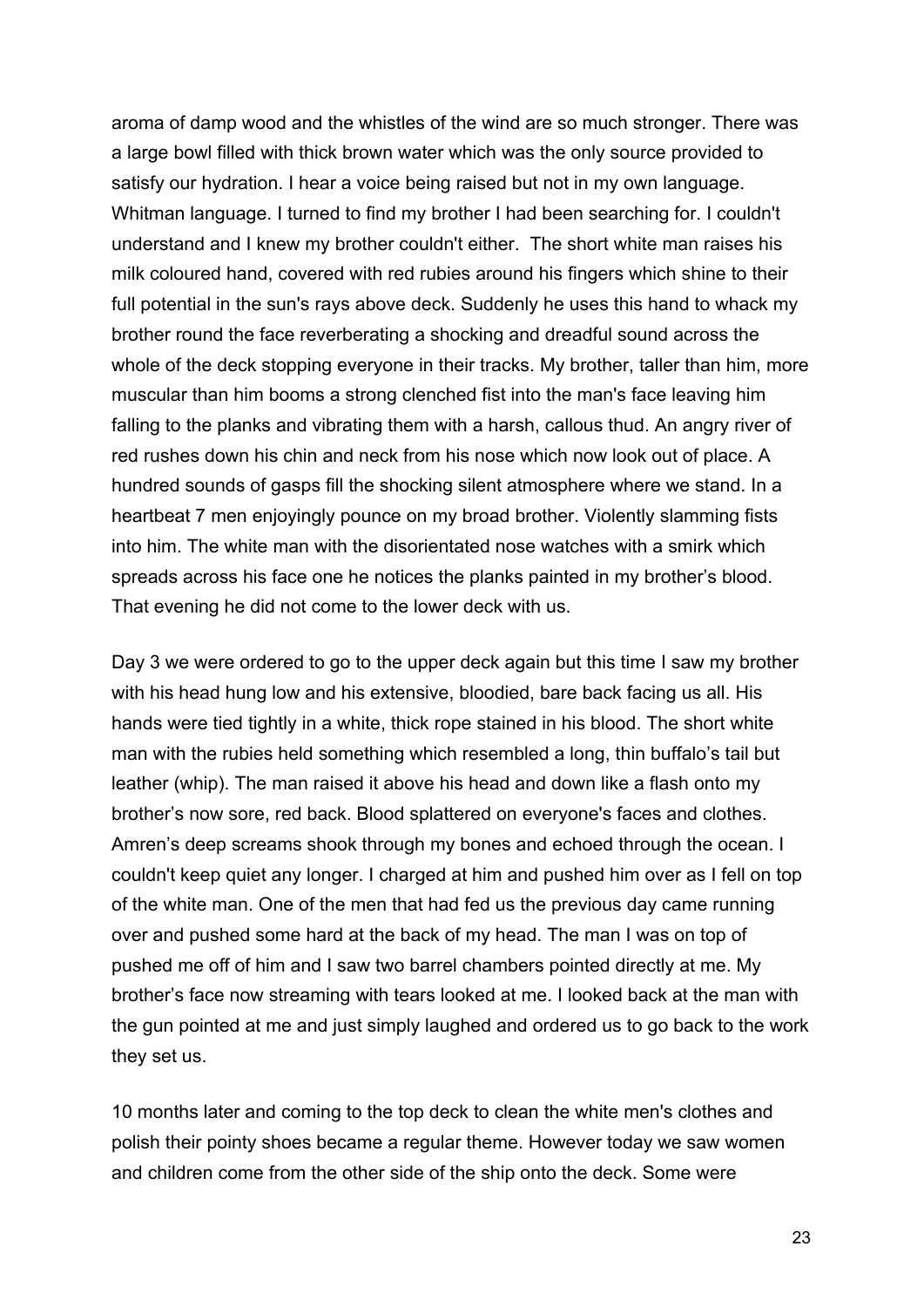receiving the same treatment as Amren, some were pregnant and some had scars only one would imagine the punishment they injured. They had to carry large straw bags filled with bottles the same colour as blood (wine boxes), even the pregnant, the young children and the old and weak women. The smell of salt heavily overpowered the normally potent smell of sweat or blood. As we were all struggling and breaking bones with the work threatened at us, we could also see the white men laughing. I looked up to the deck filled with them and you could hear birds and them sniggering at the females and clinking glasses while watching us slave away.

The evenings are no more pleasant than the day. Sometimes even worse. They make us men fight to the death for pure entertainment. They give the winner a slice of bread. That's how much they starve us. They throw the ill, the dead, the weak and the smaller over us overboard with weights strapped to their ankles. To drown in the dark and unknown ocean. Only keeping the strong. They take women to their chambers when they've had too much to drink. They come out bruised and in tears, their clothes shredded. Some of us throw ourselves overboard because we just can't bear it and go become insane.

1 month later, the same cycle happens everyday. The fight for food every morning, the fights for their entertainment, the "whippings" they called them. More men, women and children have died. A pregnant woman gave birth and the next day threw herself and child overboard because she knew what the white men would do to her child once they found out. Once they found out she threw herself the white men couldn't care less. Mixed raced babies were born. If they were light enough the white men would keep them alive and healthy because it would then be the white father's property however if the baby's complexion was more black they would be treated like every other black person. They would normally die shortly after.

One night they forgot, to feed us. A lot of us died during the night leaving less than half the people we originally came with. This included Amren. The next day we could hear shouting above us. Between two of the white men. The man who was supposed to feed us and the short man. I looked up between the slits, which now was our only source to see if it was a day of night. The short man was always dressed the finest which left me to believe him as the captain. The moment the short man had enough he pulled a gun to the man's head and pulled the trigger. Ruby red sprayed from the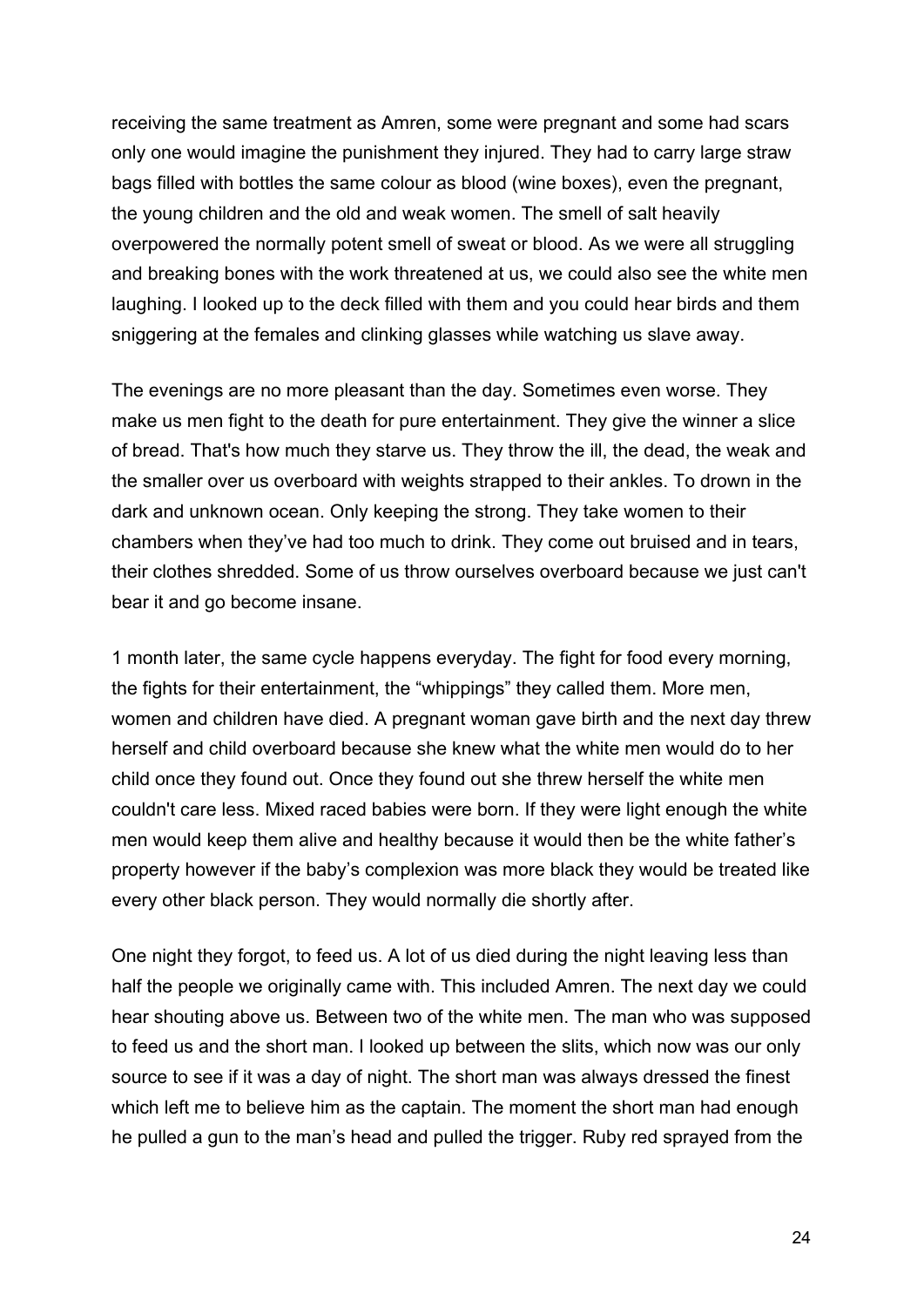back of the man's head into the hungry ocean and the man followed. Booming the whole ship with sudden shock and ocean around us silent. Leaving everyone in fear.

Most of the children have died at this point.It's been months. Is there a point in life anymore? What did I do to deserve this? What happens next ? These questions circle my mind all day, all night. Today we were ordered to the higher deck and made to scrub the floors when I walked to the side of the ship. Perch on the banister and I sit there and gaze upon all the others in pain. You can see it in their faces. In their eyes. I don't know how many others are gonna last before they become insane. I closed my eyes and listened to my unfamiliar surroundings. Birds chirping, the whistle of the wing, the waves crashing softly against the boat, the sun beaming on my dark skin, warming me. I take a deep breath and realize I am never going to be free again. As long as I am on this Earth. I think of my home, my childhood, my family. Most of all my dearest mother, Linette. Named after the bird in the Arthurian legend. She always used to tell me and my sibling about Mansa Musa, the emperor of the Mali Empire before we all went to bed. I lean backwards over the edge with the memories leaving a genuine smile plastered on my face. The only one I had for a while now. I close my eyes and take my last breath as the sharp coldness of the waves devour me.

*Kat Gilbert*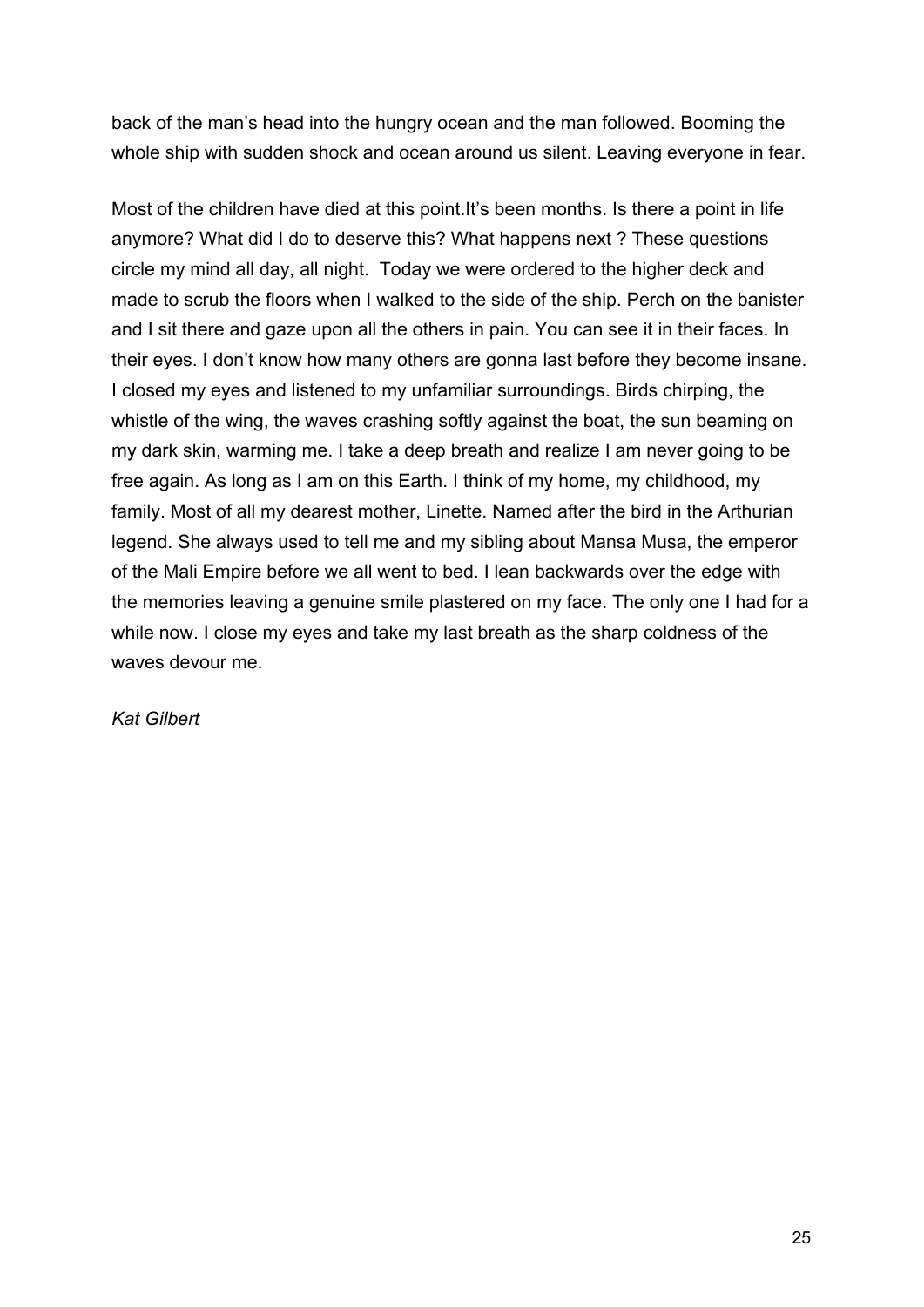#### **LUNAR ECLIPSE (OR TIME STANDS STILL)**

Peering out through the sky's dark curtains Pale and glowing Watchful and knowing, Obscured by city lights Weighed down by clouds of slate Its ghostly gleam does not falter.

Mostly it is waiting Omniscient, silent, Sometimes it is wondering Its twining thoughts are silver thread, Rarely it is weeping Its tears fall as lightest lead Upon the lands of smothering dread

And in the totality of a lunar eclipse All expression is siphoned away A blank void stares out in its place

Progress halted. Voices silenced. The thrum of life abruptly stayed.

You may gaze out at the apocalypse but reality will not fade For in the totality of a lunar eclipse The bare truth is laid.

*Tabitha Heaton*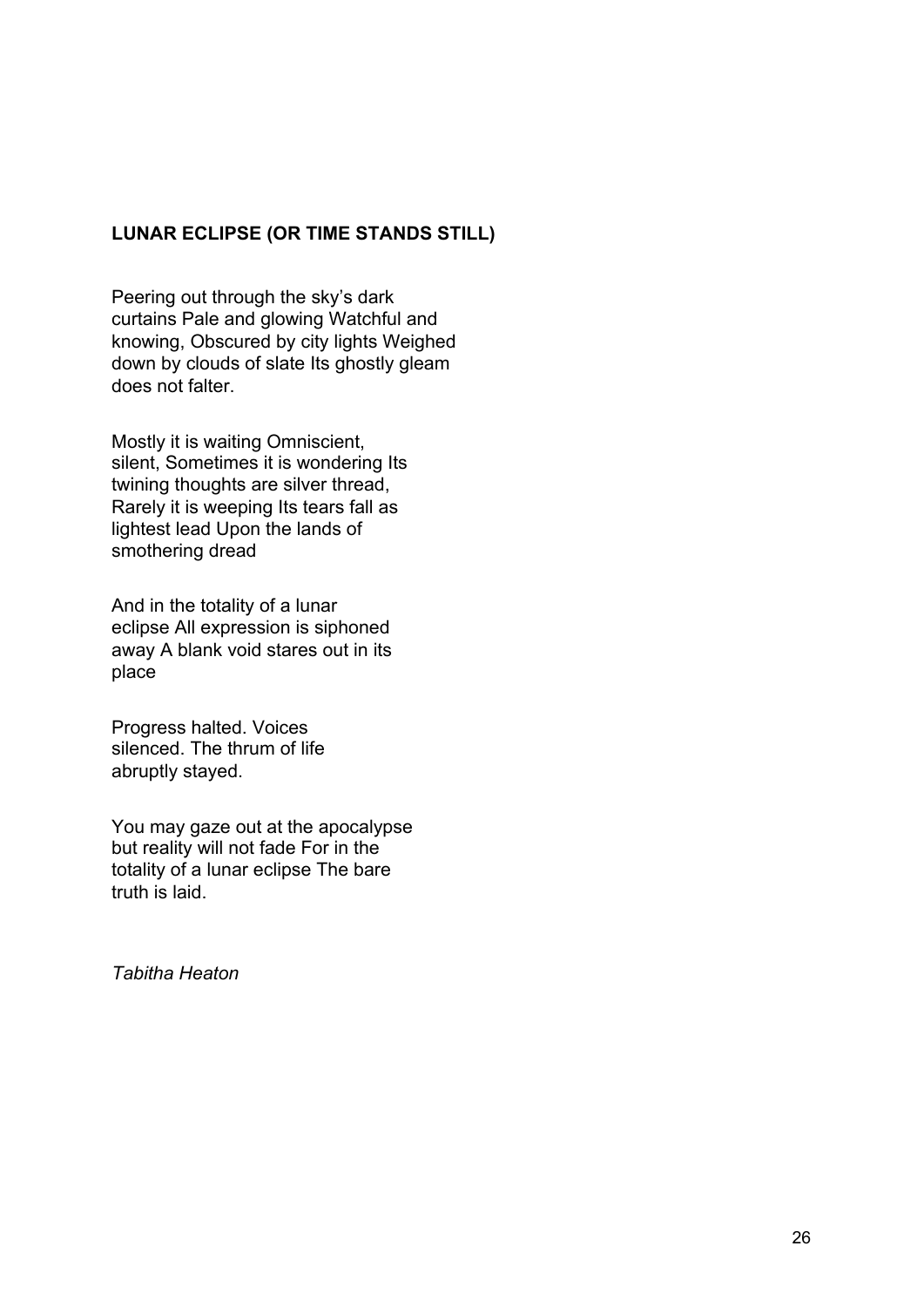## **ENGLISH CHALLENGE**

The creases of the white bed sheet looked like the ripples of a shallow sea in the gentle light of the afternoon. The clock read 14:00 hours as she finally rose from the bed with a heavy sigh. Rough, carpeted stairs gave way to cold wooden floorboards and then the tiles of the kitchen. Breakfast again, already.

She sat quietly in the garden, on the patio steps, as she ate; the sun was warm and untainted by even the slightest breeze, so that all the plants stood still and the only sound was intermittent birdsong. The same as it was yesterday, and the many days before. There was nothing to suggest that time was moving forward, nothing to suggest that this wasn't the same day she'd relived a dozen times before, nothing but the small clear date on her phone screen. At least if it would rain she would know it was real, that she was alive. The continuous, eutopic sunshine that was never broken or faltered only added to the stifling familiarity of each passing day.

 She had to squint as she followed the sweeping flight of a single magpie. One for sorrow. Some reading today, she thought, in the garden, under the shade of the apple tree that never gave any fruit. It would be pleasant, tranquil, quiet and unfulfilling, just like yesterday. Still, she couldn't complain; she was safe, she had her health, enough food, a nice place to live. Anything she was feeling was trivial and unimportant; a fuss about nothing. She was embarrassed by the immovable entrenched privilege that countered her every complaint. Her arm had begun to burn in the incessant sunshine so, with breakfast finished, she rose to return just as quietly to the house. She had not made a single sound in days, she wondered if she ever would again. Her eyes skimmed the garden again, resplendent in the sunlight, and she turned to face another day in purgatory.

*Anon.*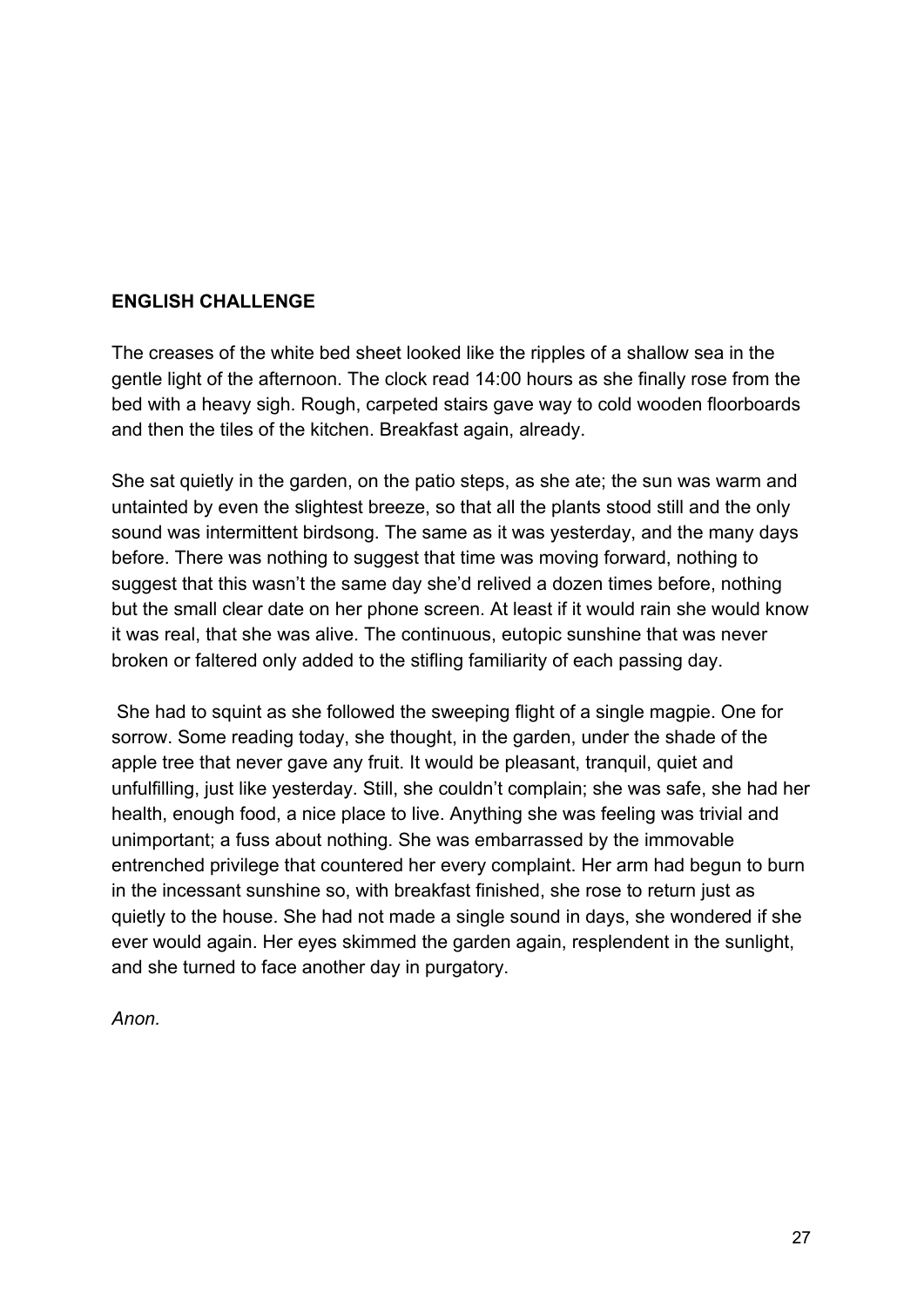#### **SUSANNAH**

"Ain't it just like the night to play tricks when you're tryin' to be so quiet? We sit here stranded, though we're all doin' our best to deny it"- *Bob Dylan*

From her perch above each of the terraced courtyards below Susannah sat and regarded the preparation for today's performances. The wave of the 'new' had hit everyone like an invisible hand- groping and grasping at their routine -and yet they still worshipped the minutiae of it all. Susannah did not understand. The sky sighed slightly, unable to muster either the promising or the torrential- he too lacked any zeal, yet continued all the same. She found it funny how even the most disrupted of days could fall into the humdrum anyway.

 Although no spectators and guests would come flooding under the marquee today the show continued at each household. Occasionally the chirp or chime of a screen would set forwarth the staging and one or two apparitions would condense on the other side of the glass. These encounters were brief- leaving the household at a social loss again. As of late the neighbour opposite to Susannah had formed an inseparable relation to the mid-morning news presenter - much to his wife's chagrin. From 9 o'clock sharp to 10:30 at the latest the plump voyeur would lapse into catharsis while his wife would expostulate helplessly from the opposite settee.

Such sequences unfolded beneath Susannah's watchful eyes each day. The neighbor to her left would venture into his garden six times a day for a smoke- his attire eldritch and usually scruffy- but never slovenly. His clothes hung loose- his body a tinder stick surrounded by the smoke. In moments that flickered Susannah believed that a glance sometimes met her own- but let these brief affections stay as illusions in her mind.

In the window furthest from Susannah's she saw one person sitting where two should sit. Without so much notice he seemed fine- but upon further inspection his hands seemed clamped to the arms of his chair, as if he were fighting against being totally eclipsed by the rest of the living room. With time, all was revealed. Susannah sometimes saw her in the corner of his eye; cavorting across the carpet- frollocking and thriving where she should not- some days in a wedding dress and some days in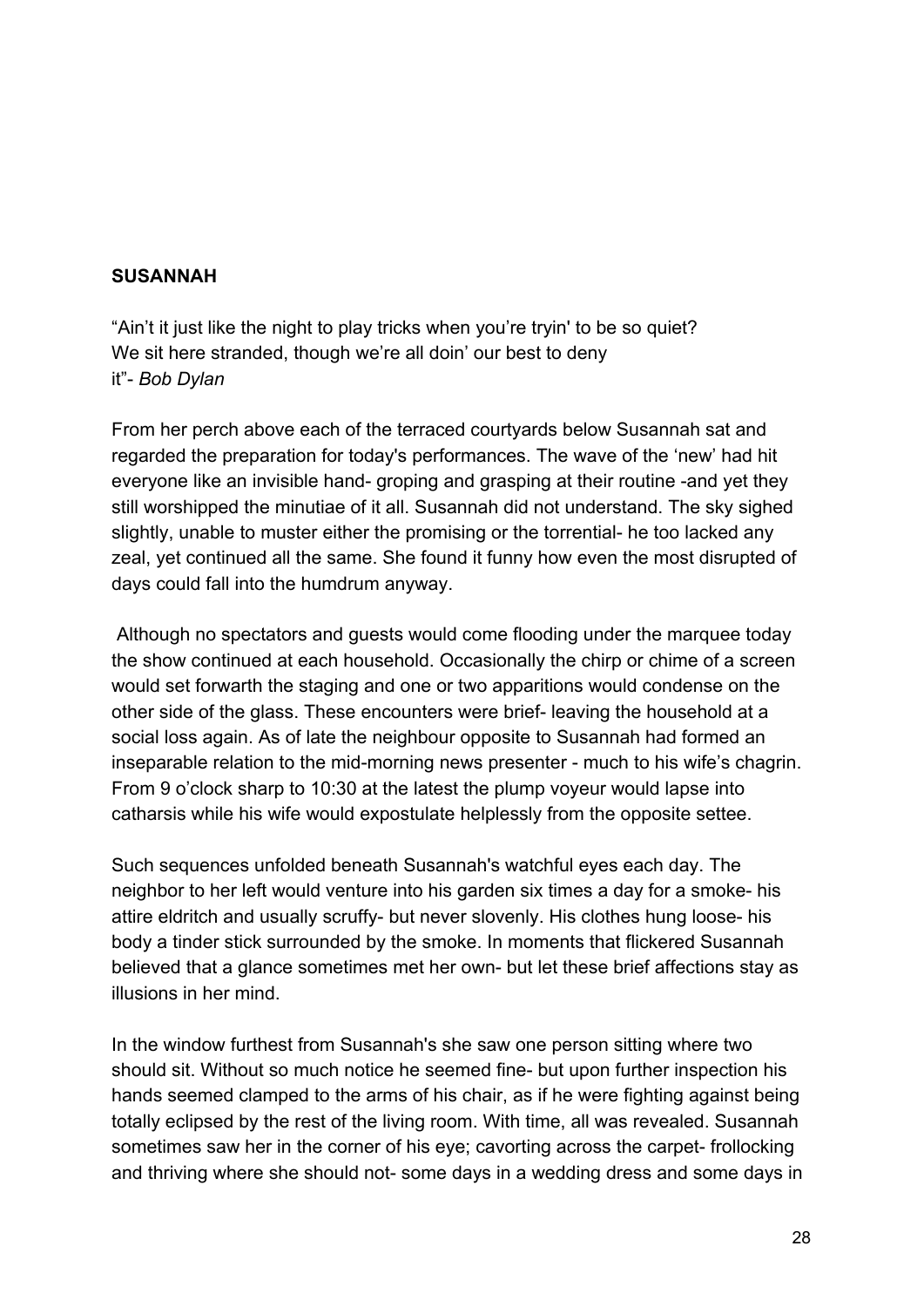a dressing gown. Those glimpses contradicted the wrinkles that were etched upon his brow- a stern yet endearing face that seemed to politely ask you to move on. A face that spoke of grief (and understood it too) yet did not falter. A face that scratched through all the varnish and peered deep inside you- telling you to stop the tryst with denial. A face that recognised change of any size and greeted it with flowers- not bullet holes.

A face that told you to give up the ghost.

*Rudy Joy*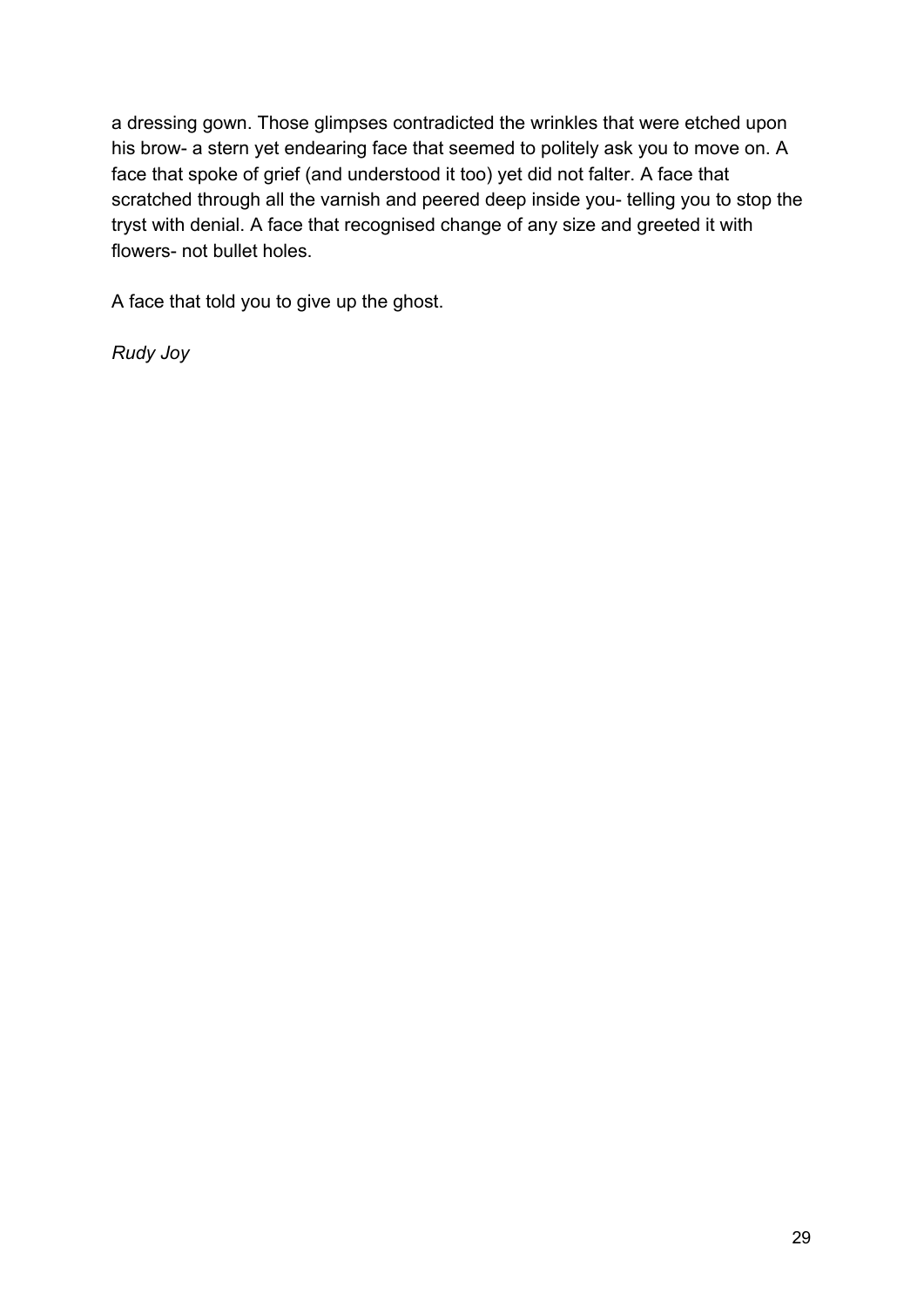#### **MARCH 2020**

I gaze outside my bedroom window, Waiting for an end, An end to the empty way I feel, having nowhere to attend. Nowhere to go and nowhere to be, No one's around to walk the streets. Everyone's hiding, hiding Inside, Scared of the danger that's lurking outside. For what feels like months the rains not come, and for countless days there's been No sun

Just an endless mist of smokey grey,

Pale silver clouds that won't

Go away.

Now the hours are months, and the months are years, and all i can do is hold back the tears.

I wonder just how long it will be,

'til we see the city and see the sea.

But as I gaze out my window I see, The clouds disappear and the sun starts to beam. Maybe we'll learn from this time spent alone, To be grateful for what we had months ago. And when at last this nightmare is over, We will each go and find our own four leaf clover. We won't wait around wishing hours away, We'll travel outside and not waste a day. We'll swim in the sea and talk under the sun. We won't sit around, we'll dance and we'll run.

*Daisy Hook*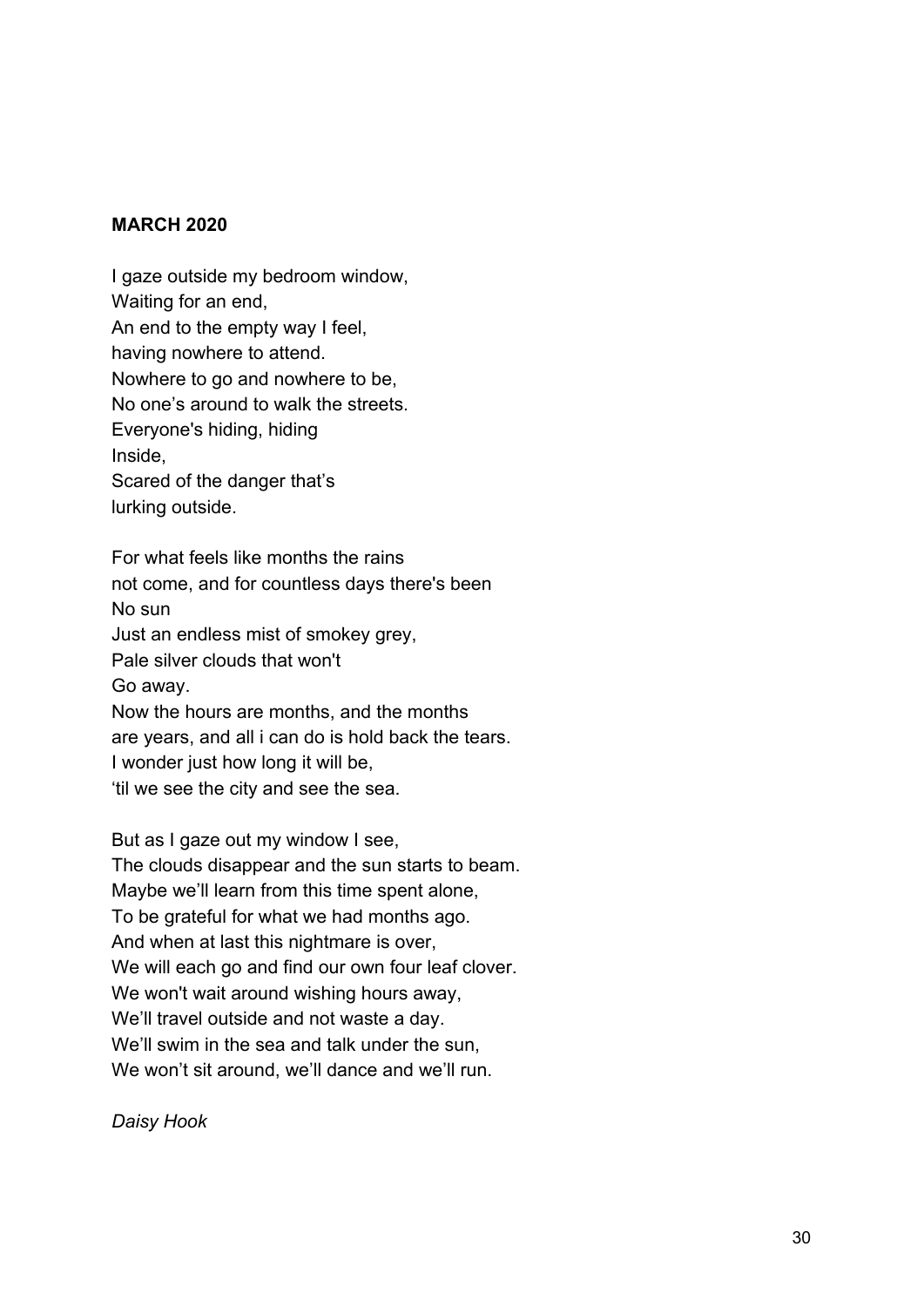## **HOURGLASS**

6am

Grey. The tarmac still. That amber cat sashays past like a slow comet.

10am

The pram is heavy. My daughter leans to swipe a dandelion clock.

#### 2pm

The upstairs neighbour has taken to Westerns - loud. Galloping horses.

6pm

A toddler firing joyful consonants towards tonight's Zoom faces.

10pm

Three sets of warm breaths. Adrift.

2am The washing machine a mechanical ghost. I hear ventilators.

*Madeline Morrison-Price*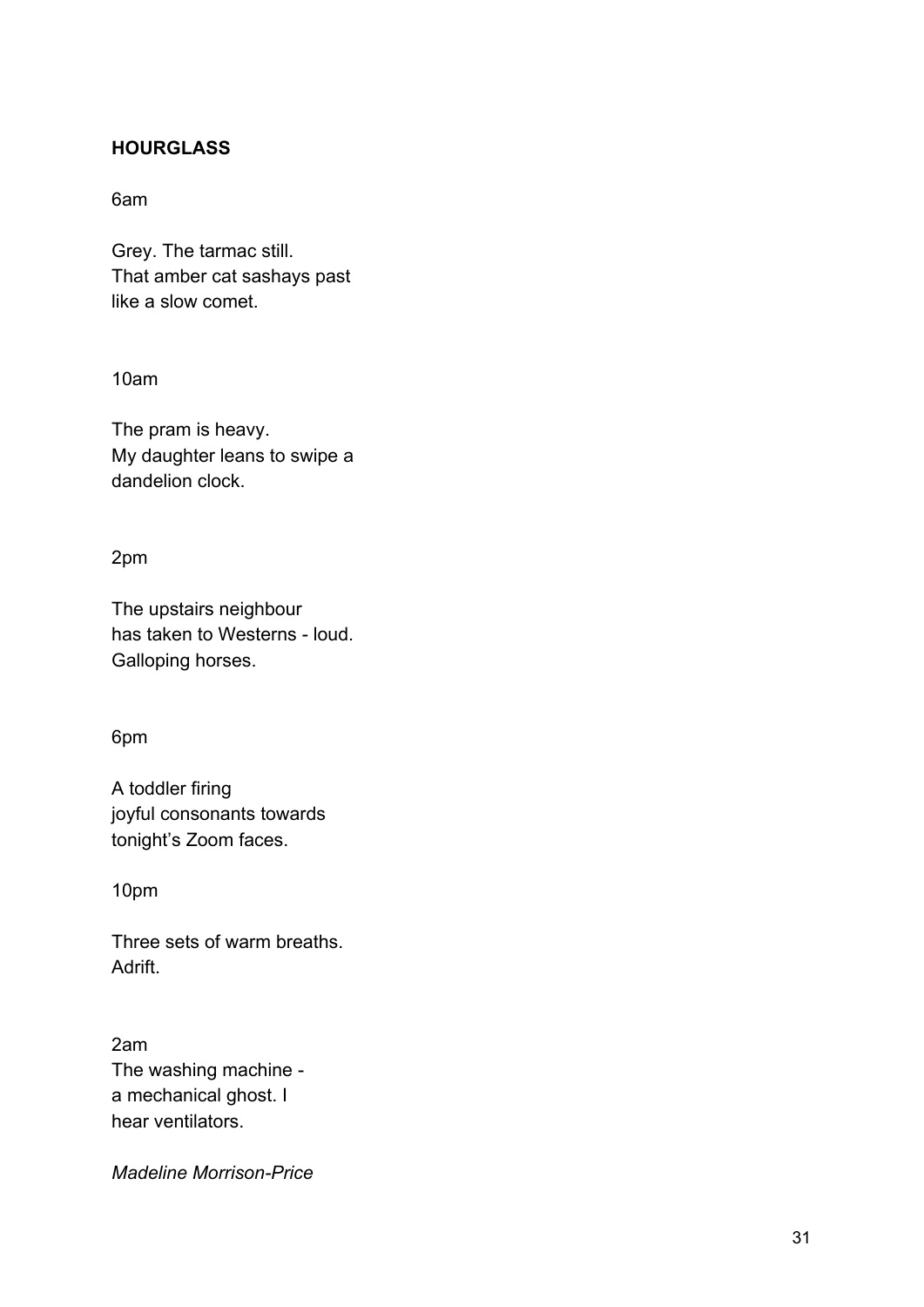## **NIGHT DRIVE TO GLASGOW\***

The doors will close. Somewhere beyond Preston she becomes driver, he dozing and still, on his side in the back and the doors will close. Gone three, his lids are shut, eyes still on,

knees tucked in and near the heart, her coat for a pillow. Potholes thump, engine rumbles, Iggy's Passenger comes on near Kendal. Passing headlights flare inside the car,

catching her cheek, her left hand on the wheel. Tiredness can kill and doors close. Around two hours later his eyes open. Grey steel of near dawn. They get coffee, petrol and drive their son south to the bolthole called home, for the long haul, for the lockdown.

\*On the 23rd of March 2020 it was announced that the UK would go into lockdown to contain the spread of Covid 19

*Andy Breckenridge*